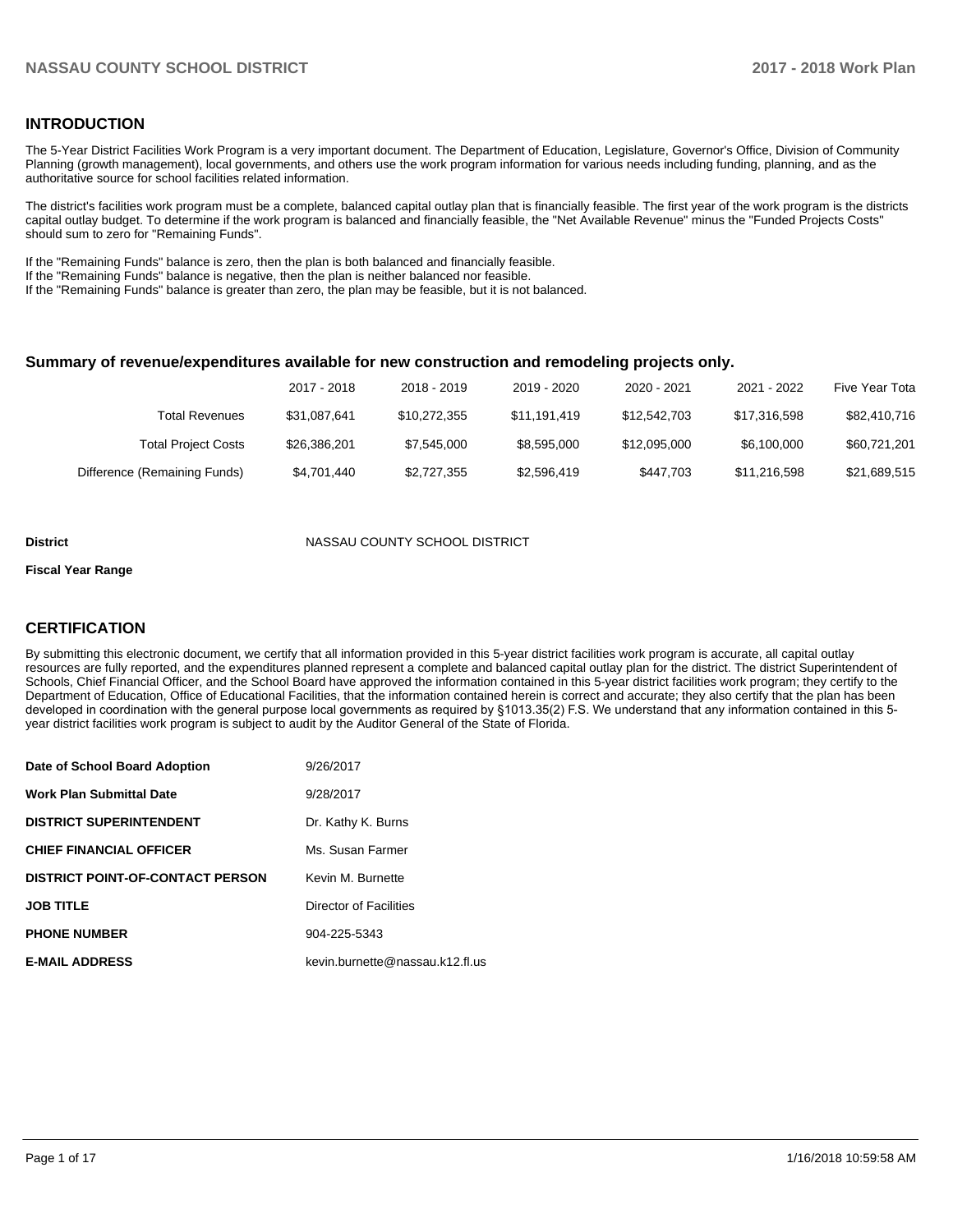# **Expenditures**

### **Expenditure for Maintenance, Repair and Renovation from 1.50-Mills and PECO**

Annually, prior to the adoption of the district school budget, each school board must prepare a tentative district facilities work program that includes a schedule of major repair and renovation projects necessary to maintain the educational and ancillary facilities of the district.

|                | Item                                                                                                                                                                                                                                                                                                                                                                                                                                                                                                                                                                     | $2017 - 2018$<br><b>Actual Budget</b> | 2018 - 2019<br>Projected | 2019 - 2020<br>Projected | 2020 - 2021<br>Projected | 2021 - 2022<br>Projected | <b>Total</b> |
|----------------|--------------------------------------------------------------------------------------------------------------------------------------------------------------------------------------------------------------------------------------------------------------------------------------------------------------------------------------------------------------------------------------------------------------------------------------------------------------------------------------------------------------------------------------------------------------------------|---------------------------------------|--------------------------|--------------------------|--------------------------|--------------------------|--------------|
| <b>HVAC</b>    |                                                                                                                                                                                                                                                                                                                                                                                                                                                                                                                                                                          | \$50,000                              | \$50,000                 | \$50.000                 | \$55,000                 | \$55,000                 | \$260,000    |
| Locations:     | ADULT EDUCATION & FULL SERVICE SCHOOL. BRYCEVILLE ELEMENTARY. BUS GARAGE. CALLAHAN ELEMENTARY. CALLAHAN<br>INTERMEDIATE, CALLAHAN MIDDLE, EMMA LOVE HARDEE ELEMENTARY, FERNANDINA BEACH MIDDLE, FERNANDINA BEACH<br>SENIOR HIGH, HILLIARD ELEMENTARY, HILLIARD MIDDLE/SENIOR HIGH, MAINTENANCE/TRANSPORTATION, NASSAU COUNTY<br>SCHOOL BOARD DISTRICT OFFICES, NASSAU HALFWAY HOUSE, SOUTHSIDE ELEMENTARY, TRANSPORTATION, WEST NASSAU<br>SENIOR HIGH, Wildlight Elementary, YULEE ELEMENTARY, YULEE HIGH SCHOOL, YULEE MIDDLE, YULEE PRIMARY, YULEE SED UNIT            |                                       |                          |                          |                          |                          |              |
| Flooring       |                                                                                                                                                                                                                                                                                                                                                                                                                                                                                                                                                                          | \$15,000                              | \$25,000                 | \$25.000                 | \$25,000                 | \$25,000                 | \$115,000    |
| Locations:     | ADULT EDUCATION & FULL SERVICE SCHOOL, BRYCEVILLE ELEMENTARY, BUS GARAGE, CALLAHAN ELEMENTARY, CALLAHAN<br>INTERMEDIATE, CALLAHAN MIDDLE, EMMA LOVE HARDEE ELEMENTARY, FERNANDINA BEACH MIDDLE, FERNANDINA BEACH<br>SENIOR HIGH, HILLIARD ELEMENTARY, HILLIARD MIDDLE/SENIOR HIGH, MAINTENANCE/TRANSPORTATION, NASSAU COUNTY<br>SCHOOL BOARD DISTRICT OFFICES, NASSAU HALFWAY HOUSE, SOUTHSIDE ELEMENTARY, TRANSPORTATION, WEST NASSAU<br>SENIOR HIGH, Wildlight Elementary, YULEE ELEMENTARY, YULEE HIGH SCHOOL, YULEE MIDDLE, YULEE PRIMARY, YULEE SED UNIT            |                                       |                          |                          |                          |                          |              |
| Roofing        |                                                                                                                                                                                                                                                                                                                                                                                                                                                                                                                                                                          | \$50,000                              | \$75,000                 | \$100,000                | \$150,000                | \$200,000                | \$575,000    |
|                | Locations: ADULT EDUCATION & FULL SERVICE SCHOOL, BRYCEVILLE ELEMENTARY, BUS GARAGE, CALLAHAN ELEMENTARY, CALLAHAN<br>INTERMEDIATE, CALLAHAN MIDDLE, EMMA LOVE HARDEE ELEMENTARY, FERNANDINA BEACH MIDDLE, FERNANDINA BEACH<br>SENIOR HIGH, HILLIARD ELEMENTARY, HILLIARD MIDDLE/SENIOR HIGH, MAINTENANCE/TRANSPORTATION, NASSAU COUNTY<br>SCHOOL BOARD DISTRICT OFFICES, NASSAU HALFWAY HOUSE, SOUTHSIDE ELEMENTARY, TRANSPORTATION, WEST NASSAU<br>SENIOR HIGH, Wildlight Elementary, YULEE ELEMENTARY, YULEE HIGH SCHOOL, YULEE MIDDLE, YULEE PRIMARY, YULEE SED UNIT |                                       |                          |                          |                          |                          |              |
| Safety to Life |                                                                                                                                                                                                                                                                                                                                                                                                                                                                                                                                                                          | \$30,000                              | \$175,000                | \$175,000                | \$175,000                | \$175,000                | \$730,000    |
| Locations:     | ADULT EDUCATION & FULL SERVICE SCHOOL, BRYCEVILLE ELEMENTARY, BUS GARAGE, CALLAHAN ELEMENTARY, CALLAHAN<br>INTERMEDIATE, CALLAHAN MIDDLE, EMMA LOVE HARDEE ELEMENTARY, FERNANDINA BEACH MIDDLE, FERNANDINA BEACH<br>SENIOR HIGH, HILLIARD ELEMENTARY, HILLIARD MIDDLE/SENIOR HIGH, MAINTENANCE/TRANSPORTATION, NASSAU COUNTY<br>SCHOOL BOARD DISTRICT OFFICES, NASSAU HALFWAY HOUSE, SOUTHSIDE ELEMENTARY, TRANSPORTATION, WEST NASSAU<br>SENIOR HIGH, Wildlight Elementary, YULEE ELEMENTARY, YULEE HIGH SCHOOL, YULEE MIDDLE, YULEE PRIMARY, YULEE SED UNIT            |                                       |                          |                          |                          |                          |              |
| Fencing        |                                                                                                                                                                                                                                                                                                                                                                                                                                                                                                                                                                          | \$15,000                              | \$30,000                 | \$30.000                 | \$30,000                 | \$30,000                 | \$135,000    |
| Locations:     | ADULT EDUCATION & FULL SERVICE SCHOOL, BRYCEVILLE ELEMENTARY, BUS GARAGE, CALLAHAN ELEMENTARY, CALLAHAN<br>INTERMEDIATE, CALLAHAN MIDDLE, EMMA LOVE HARDEE ELEMENTARY, FERNANDINA BEACH MIDDLE, FERNANDINA BEACH<br>SENIOR HIGH, HILLIARD ELEMENTARY, HILLIARD MIDDLE/SENIOR HIGH, MAINTENANCE/TRANSPORTATION, NASSAU COUNTY<br>SCHOOL BOARD DISTRICT OFFICES, NASSAU HALFWAY HOUSE, SOUTHSIDE ELEMENTARY, TRANSPORTATION, WEST NASSAU<br>SENIOR HIGH, Wildlight Elementary, YULEE ELEMENTARY, YULEE HIGH SCHOOL, YULEE MIDDLE, YULEE PRIMARY, YULEE SED UNIT            |                                       |                          |                          |                          |                          |              |
| Parking        |                                                                                                                                                                                                                                                                                                                                                                                                                                                                                                                                                                          | \$10,000                              | \$45,000                 | \$45,000                 | \$50,000                 | \$50,000                 | \$200,000    |
| Locations:     | ADULT EDUCATION & FULL SERVICE SCHOOL, BRYCEVILLE ELEMENTARY, BUS GARAGE, CALLAHAN ELEMENTARY, CALLAHAN<br>INTERMEDIATE, CALLAHAN MIDDLE, EMMA LOVE HARDEE ELEMENTARY, FERNANDINA BEACH MIDDLE, FERNANDINA BEACH<br>SENIOR HIGH, HILLIARD ELEMENTARY, HILLIARD MIDDLE/SENIOR HIGH, MAINTENANCE/TRANSPORTATION, NASSAU COUNTY<br>SCHOOL BOARD DISTRICT OFFICES, NASSAU HALFWAY HOUSE, SOUTHSIDE ELEMENTARY, TRANSPORTATION, WEST NASSAU<br>SENIOR HIGH, Wildlight Elementary, YULEE ELEMENTARY, YULEE HIGH SCHOOL, YULEE MIDDLE, YULEE PRIMARY, YULEE SED UNIT            |                                       |                          |                          |                          |                          |              |
| Electrical     |                                                                                                                                                                                                                                                                                                                                                                                                                                                                                                                                                                          | \$45,000                              | \$100,000                | \$100,000                | \$100,000                | \$100,000                | \$445,000    |
|                | Locations: ADULT EDUCATION & FULL SERVICE SCHOOL, BRYCEVILLE ELEMENTARY, BUS GARAGE, CALLAHAN ELEMENTARY, CALLAHAN<br>INTERMEDIATE, CALLAHAN MIDDLE, EMMA LOVE HARDEE ELEMENTARY, FERNANDINA BEACH MIDDLE, FERNANDINA BEACH<br>SENIOR HIGH, HILLIARD ELEMENTARY, HILLIARD MIDDLE/SENIOR HIGH, MAINTENANCE/TRANSPORTATION, NASSAU COUNTY<br>SCHOOL BOARD DISTRICT OFFICES, NASSAU HALFWAY HOUSE, SOUTHSIDE ELEMENTARY, TRANSPORTATION, WEST NASSAU<br>SENIOR HIGH, Wildlight Elementary, YULEE ELEMENTARY, YULEE HIGH SCHOOL, YULEE MIDDLE, YULEE PRIMARY, YULEE SED UNIT |                                       |                          |                          |                          |                          |              |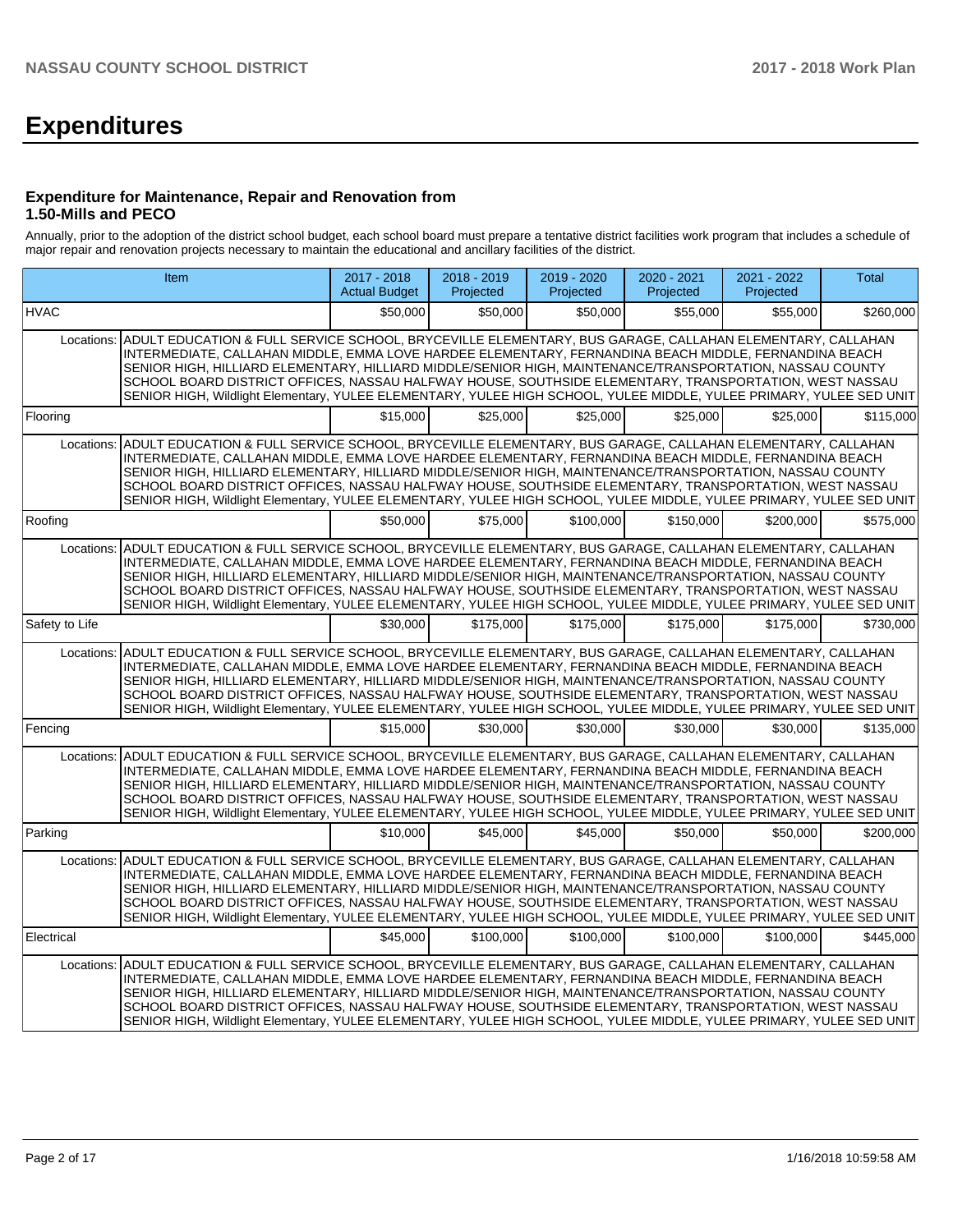| Fire Alarm                |                                                                                                                                                                                                                                                                                                                                                                                                                                                                                                                                                                                        | \$25,000  | \$35,000  | \$35,000  | \$40,000  | \$40,000    | \$175,000   |
|---------------------------|----------------------------------------------------------------------------------------------------------------------------------------------------------------------------------------------------------------------------------------------------------------------------------------------------------------------------------------------------------------------------------------------------------------------------------------------------------------------------------------------------------------------------------------------------------------------------------------|-----------|-----------|-----------|-----------|-------------|-------------|
|                           | Locations: ADULT EDUCATION & FULL SERVICE SCHOOL, BRYCEVILLE ELEMENTARY, BUS GARAGE, CALLAHAN ELEMENTARY, CALLAHAN<br>INTERMEDIATE, CALLAHAN MIDDLE, EMMA LOVE HARDEE ELEMENTARY, FERNANDINA BEACH MIDDLE, FERNANDINA BEACH<br>SENIOR HIGH, HILLIARD ELEMENTARY, HILLIARD MIDDLE/SENIOR HIGH, MAINTENANCE/TRANSPORTATION, NASSAU COUNTY<br>SCHOOL BOARD DISTRICT OFFICES, NASSAU HALFWAY HOUSE, SOUTHSIDE ELEMENTARY, TRANSPORTATION, WEST NASSAU<br>SENIOR HIGH, Wildlight Elementary, YULEE ELEMENTARY, YULEE HIGH SCHOOL, YULEE MIDDLE, YULEE PRIMARY, YULEE SED UNIT               |           |           |           |           |             |             |
| Telephone/Intercom System |                                                                                                                                                                                                                                                                                                                                                                                                                                                                                                                                                                                        | \$25,000  | \$55,000  | \$55,000  | \$55,000  | \$55,000    | \$245,000   |
|                           | Locations: ADULT EDUCATION & FULL SERVICE SCHOOL, BRYCEVILLE ELEMENTARY, BUS GARAGE, CALLAHAN ELEMENTARY, CALLAHAN<br>INTERMEDIATE, CALLAHAN MIDDLE, EMMA LOVE HARDEE ELEMENTARY, FERNANDINA BEACH MIDDLE, FERNANDINA BEACH<br>SENIOR HIGH, HILLIARD ELEMENTARY, HILLIARD MIDDLE/SENIOR HIGH, MAINTENANCE/TRANSPORTATION, NASSAU COUNTY<br>SCHOOL BOARD DISTRICT OFFICES, NASSAU HALFWAY HOUSE, SOUTHSIDE ELEMENTARY, TRANSPORTATION, WEST NASSAU<br>SENIOR HIGH, Wildlight Elementary, YULEE ELEMENTARY, YULEE HIGH SCHOOL, YULEE MIDDLE, YULEE PRIMARY, YULEE SED UNIT               |           |           |           |           |             |             |
| Closed Circuit Television |                                                                                                                                                                                                                                                                                                                                                                                                                                                                                                                                                                                        | \$10,000  | \$20,000  | \$20,000  | \$20,000  | \$20,000    | \$90,000    |
|                           | Locations: ADULT EDUCATION & FULL SERVICE SCHOOL, BRYCEVILLE ELEMENTARY, BUS GARAGE, CALLAHAN ELEMENTARY, CALLAHAN<br>INTERMEDIATE, CALLAHAN MIDDLE, EMMA LOVE HARDEE ELEMENTARY, FERNANDINA BEACH MIDDLE, FERNANDINA BEACH<br>SENIOR HIGH, HILLIARD ELEMENTARY, HILLIARD MIDDLE/SENIOR HIGH, MAINTENANCE/TRANSPORTATION, NASSAU COUNTY<br>SCHOOL BOARD DISTRICT OFFICES, NASSAU HALFWAY HOUSE, SOUTHSIDE ELEMENTARY, TRANSPORTATION, WEST NASSAU<br>SENIOR HIGH, Wildlight Elementary, YULEE ELEMENTARY, YULEE HIGH SCHOOL, YULEE MIDDLE, YULEE PRIMARY, YULEE SED UNIT               |           |           |           |           |             |             |
| Paint                     |                                                                                                                                                                                                                                                                                                                                                                                                                                                                                                                                                                                        | \$25,000  | \$25,000  | \$25,000  | \$25,000  | \$25,000    | \$125,000   |
|                           | Locations: ADULT EDUCATION & FULL SERVICE SCHOOL, BRYCEVILLE ELEMENTARY, BUS GARAGE, CALLAHAN ELEMENTARY, CALLAHAN<br>INTERMEDIATE, CALLAHAN MIDDLE, EMMA LOVE HARDEE ELEMENTARY, FERNANDINA BEACH MIDDLE, FERNANDINA BEACH<br>SENIOR HIGH. HILLIARD ELEMENTARY. HILLIARD MIDDLE/SENIOR HIGH. MAINTENANCE/TRANSPORTATION. NASSAU COUNTY<br>SCHOOL BOARD DISTRICT OFFICES, NASSAU HALFWAY HOUSE, SOUTHSIDE ELEMENTARY, TRANSPORTATION, WEST NASSAU<br>SENIOR HIGH, Wildlight Elementary, YULEE ELEMENTARY, YULEE HIGH SCHOOL, YULEE MIDDLE, YULEE PRIMARY, YULEE SED UNIT               |           |           |           |           |             |             |
| Maintenance/Repair        |                                                                                                                                                                                                                                                                                                                                                                                                                                                                                                                                                                                        | \$79.647  | \$175,000 | \$200,000 | \$200.000 | \$225,000   | \$879.647   |
|                           | Locations: ADULT EDUCATION & FULL SERVICE SCHOOL, BRYCEVILLE ELEMENTARY, BUS GARAGE, CALLAHAN ELEMENTARY, CALLAHAN<br>INTERMEDIATE, CALLAHAN MIDDLE, EMMA LOVE HARDEE ELEMENTARY, FERNANDINA BEACH MIDDLE, FERNANDINA BEACH<br>SENIOR HIGH, HILLIARD ELEMENTARY, HILLIARD MIDDLE/SENIOR HIGH, MAINTENANCE/TRANSPORTATION, NASSAU COUNTY<br>SCHOOL BOARD DISTRICT OFFICES, NASSAU HALFWAY HOUSE, SOUTHSIDE ELEMENTARY, TRANSPORTATION, WEST NASSAU<br>SENIOR HIGH, Wildlight Elementary, YULEE ELEMENTARY, YULEE HIGH SCHOOL, YULEE MIDDLE, YULEE PRIMARY, YULEE SED UNIT<br>Sub Total: | \$379.647 | \$810,000 | \$860,000 | \$925.000 | \$1,000,000 | \$3.974.647 |
|                           |                                                                                                                                                                                                                                                                                                                                                                                                                                                                                                                                                                                        |           |           |           |           |             |             |

| <b>PECO</b><br>) Maintenance Expenditures | \$256.095   | \$256.095 | \$256.095 | \$256.095 | \$256.095 | \$1.280.475 |
|-------------------------------------------|-------------|-----------|-----------|-----------|-----------|-------------|
| 1.50 Mill Sub Total:                      | \$1,457,052 | \$553,905 | \$603,905 | \$668,905 | \$743,905 | \$4,027,672 |

|                                  | Other Items                                                                                                                                                                                                                                                                                                                                                                                                                                                                                                                                       | $2017 - 2018$<br><b>Actual Budget</b> | $2018 - 2019$<br>Projected | $2019 - 2020$<br>Projected | 2020 - 2021<br>Projected | 2021 - 2022<br>Projected | Total     |  |  |  |
|----------------------------------|---------------------------------------------------------------------------------------------------------------------------------------------------------------------------------------------------------------------------------------------------------------------------------------------------------------------------------------------------------------------------------------------------------------------------------------------------------------------------------------------------------------------------------------------------|---------------------------------------|----------------------------|----------------------------|--------------------------|--------------------------|-----------|--|--|--|
| Replace/Repair Doors County Wide |                                                                                                                                                                                                                                                                                                                                                                                                                                                                                                                                                   | \$42,000                              | \$0                        | \$0                        | \$0                      | \$0                      | \$42,000  |  |  |  |
|                                  | Locations ADULT EDUCATION & FULL SERVICE SCHOOL, BRYCEVILLE ELEMENTARY, BUS GARAGE, CALLAHAN ELEMENTARY, CALLAHAN<br>INTERMEDIATE, CALLAHAN MIDDLE, EMMA LOVE HARDEE ELEMENTARY, FERNANDINA BEACH MIDDLE, FERNANDINA BEACH<br>SENIOR HIGH, HILLIARD ELEMENTARY, HILLIARD MIDDLE/SENIOR HIGH, MAINTENANCE/TRANSPORTATION, NASSAU COUNTY<br>SCHOOL BOARD DISTRICT OFFICES, NASSAU HALFWAY HOUSE, SOUTHSIDE ELEMENTARY, TRANSPORTATION, WEST NASSAU<br>SENIOR HIGH, YULEE ELEMENTARY, YULEE HIGH SCHOOL, YULEE MIDDLE, YULEE PRIMARY, YULEE SED UNIT |                                       |                            |                            |                          |                          |           |  |  |  |
|                                  | Remodle Bathrooms at Callahan Bus Shop                                                                                                                                                                                                                                                                                                                                                                                                                                                                                                            | \$5,000                               | <b>\$01</b>                | \$0                        | \$0                      | \$0 <sub>1</sub>         | \$5,000   |  |  |  |
|                                  | Locations BUS GARAGE                                                                                                                                                                                                                                                                                                                                                                                                                                                                                                                              |                                       |                            |                            |                          |                          |           |  |  |  |
| <b>HVAC Replacements</b>         |                                                                                                                                                                                                                                                                                                                                                                                                                                                                                                                                                   | \$180,000                             | <b>\$01</b>                | \$0                        | \$0                      | <b>SO</b>                | \$180,000 |  |  |  |
|                                  | Locations HILLIARD ELEMENTARY, HILLIARD MIDDLE/SENIOR HIGH, NASSAU COUNTY SCHOOL BOARD DISTRICT OFFICES, SOUTHSIDE<br>ELEMENTARY, WEST NASSAU SENIOR HIGH                                                                                                                                                                                                                                                                                                                                                                                         |                                       |                            |                            |                          |                          |           |  |  |  |
| Roofing Replacements             |                                                                                                                                                                                                                                                                                                                                                                                                                                                                                                                                                   | \$777,000                             | \$0                        | \$0                        | \$0                      | \$0                      | \$777,000 |  |  |  |
|                                  | Locations BRYCEVILLE ELEMENTARY, BUS GARAGE, CALLAHAN ELEMENTARY, FERNANDINA BEACH SENIOR HIGH, HILLIARD<br>MIDDLE/SENIOR HIGH, MAINTENANCE/TRANSPORTATION, NASSAU COUNTY SCHOOL BOARD DISTRICT OFFICES, SOUTHSIDE<br>ELEMENTARY, YULEE ELEMENTARY, YULEE SED UNIT                                                                                                                                                                                                                                                                                |                                       |                            |                            |                          |                          |           |  |  |  |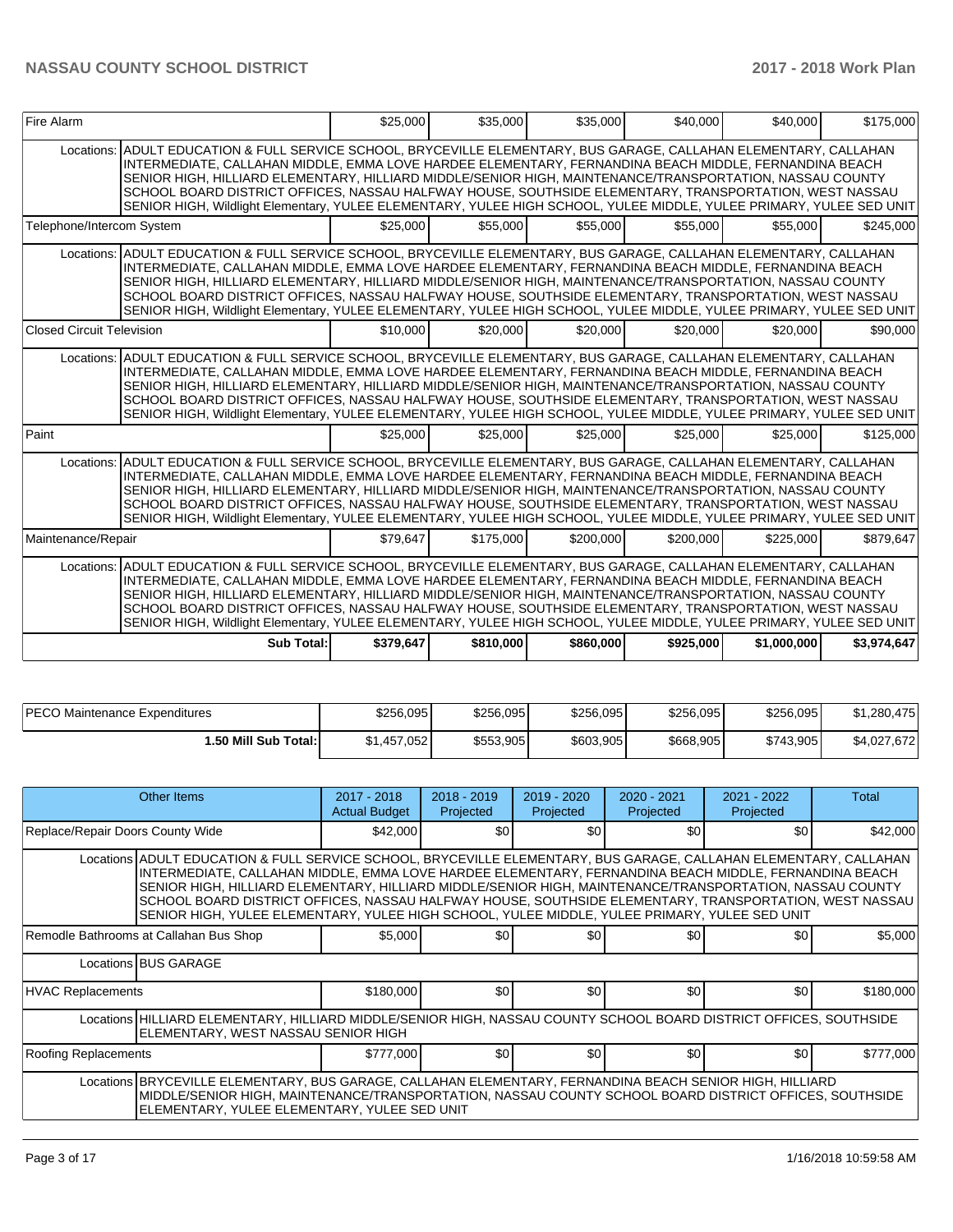| Upgrade Energy Management Systems                                                                                                                                                                                                                                                                                                                                                                                                                                                                                                                                                 | \$75,000    | \$0       | \$0       | \$0       | \$0              | \$75,000    |
|-----------------------------------------------------------------------------------------------------------------------------------------------------------------------------------------------------------------------------------------------------------------------------------------------------------------------------------------------------------------------------------------------------------------------------------------------------------------------------------------------------------------------------------------------------------------------------------|-------------|-----------|-----------|-----------|------------------|-------------|
| Locations CALLAHAN MIDDLE                                                                                                                                                                                                                                                                                                                                                                                                                                                                                                                                                         |             |           |           |           |                  |             |
| Band Lockers, Saniglaze Group Toilets, Replace<br>Water Mains, Replace Library Carpet, Replace Band<br>Lockers                                                                                                                                                                                                                                                                                                                                                                                                                                                                    | \$178,500   | \$0       | \$0       | \$0       | \$0              | \$178,500   |
| Locations FERNANDINA BEACH SENIOR HIGH                                                                                                                                                                                                                                                                                                                                                                                                                                                                                                                                            |             |           |           |           |                  |             |
| Rplace Carpet Main Office Area                                                                                                                                                                                                                                                                                                                                                                                                                                                                                                                                                    | \$8,000     | \$0       | \$0       | \$0       | \$0              | \$8,000     |
| Locations CALLAHAN INTERMEDIATE                                                                                                                                                                                                                                                                                                                                                                                                                                                                                                                                                   |             |           |           |           |                  |             |
| County Wide Irrigation Repairs                                                                                                                                                                                                                                                                                                                                                                                                                                                                                                                                                    | \$25,000    | \$0       | \$0       | \$0       | \$0 <sub>1</sub> | \$25,000    |
| Locations ADULT EDUCATION & FULL SERVICE SCHOOL, BRYCEVILLE ELEMENTARY, BUS GARAGE, CALLAHAN ELEMENTARY, CALLAHAN<br>INTERMEDIATE, CALLAHAN MIDDLE, EMMA LOVE HARDEE ELEMENTARY, FERNANDINA BEACH MIDDLE, FERNANDINA BEACH<br>SENIOR HIGH, HILLIARD ELEMENTARY, HILLIARD MIDDLE/SENIOR HIGH, MAINTENANCE/TRANSPORTATION, NASSAU COUNTY<br>SCHOOL BOARD DISTRICT OFFICES, NASSAU HALFWAY HOUSE, SOUTHSIDE ELEMENTARY, TRANSPORTATION, WEST NASSAU<br>SENIOR HIGH, Wildlight Elementary, YULEE ELEMENTARY, YULEE HIGH SCHOOL, YULEE MIDDLE, YULEE PRIMARY, YULEE SED<br><b>UNIT</b> |             |           |           |           |                  |             |
| <b>White Boards</b>                                                                                                                                                                                                                                                                                                                                                                                                                                                                                                                                                               | \$20,000    | \$0       | \$0       | \$0       | \$0 <sub>1</sub> | \$20,000    |
| Locations ADULT EDUCATION & FULL SERVICE SCHOOL, BRYCEVILLE ELEMENTARY, BUS GARAGE, CALLAHAN ELEMENTARY, CALLAHAN<br>INTERMEDIATE, CALLAHAN MIDDLE, EMMA LOVE HARDEE ELEMENTARY, FERNANDINA BEACH MIDDLE, FERNANDINA BEACH<br>SENIOR HIGH, HILLIARD ELEMENTARY, HILLIARD MIDDLE/SENIOR HIGH, MAINTENANCE/TRANSPORTATION, NASSAU COUNTY<br>SCHOOL BOARD DISTRICT OFFICES, NASSAU HALFWAY HOUSE, SOUTHSIDE ELEMENTARY, TRANSPORTATION, WEST NASSAU<br>SENIOR HIGH, Wildlight Elementary, YULEE ELEMENTARY, YULEE HIGH SCHOOL, YULEE MIDDLE, YULEE PRIMARY, YULEE SED<br><b>UNIT</b> |             |           |           |           |                  |             |
| Fence Auxillary Parking Lot                                                                                                                                                                                                                                                                                                                                                                                                                                                                                                                                                       | \$17,000    | \$0       | \$0       | \$0       | \$0              | \$17,000    |
| Locations YULEE HIGH SCHOOL                                                                                                                                                                                                                                                                                                                                                                                                                                                                                                                                                       |             |           |           |           |                  |             |
| Fence Basketball Court                                                                                                                                                                                                                                                                                                                                                                                                                                                                                                                                                            | \$6,000     | \$0       | \$0       | \$0       | \$0              | \$6,000     |
| Locations HILLIARD ELEMENTARY                                                                                                                                                                                                                                                                                                                                                                                                                                                                                                                                                     |             |           |           |           |                  |             |
| Total:                                                                                                                                                                                                                                                                                                                                                                                                                                                                                                                                                                            | \$1,713,147 | \$810,000 | \$860,000 | \$925,000 | \$1,000,000      | \$5,308,147 |

## **Local 1.50 Mill Expenditure For Maintenance, Repair and Renovation**

Anticipated expenditures expected from local funding sources over the years covered by the current work plan.

| Item                                      | 2017 - 2018<br><b>Actual Budget</b> | $2018 - 2019$<br>Projected | 2019 - 2020<br>Projected | 2020 - 2021<br>Projected | 2021 - 2022<br>Projected | <b>Total</b> |
|-------------------------------------------|-------------------------------------|----------------------------|--------------------------|--------------------------|--------------------------|--------------|
| Remaining Maint and Repair from 1.5 Mills | \$1,457,052                         | \$553,905                  | \$603,905                | \$668,905                | \$743,905                | \$4,027,672  |
| Maintenance/Repair Salaries               | \$2,400,000                         | \$2,350,000                | \$2,350,000              | \$2,350,000              | \$0                      | \$9,450,000  |
| <b>School Bus Purchases</b>               | \$841,193                           | \$700,000                  | \$700,000                | \$700,000                | \$0                      | \$2,941,193  |
| Other Vehicle Purchases                   | \$100,000                           | \$0                        | \$0                      | \$0                      | \$0                      | \$100,000    |
| Capital Outlay Equipment                  | \$0                                 | \$0                        | \$0                      | \$0                      | \$0                      | \$0          |
| Rent/Lease Payments                       | \$0                                 | \$0                        | \$0                      | \$0                      | \$0                      | \$0          |
| ICOP Debt Service                         | \$0                                 | \$0                        | \$0                      | \$0                      | \$0                      | \$0          |
| Rent/Lease Relocatables                   | \$190,300                           | \$125,000                  | \$125,000                | \$125,000                | \$0                      | \$565,300    |
| <b>Environmental Problems</b>             | \$0                                 | \$0                        | \$0                      | \$0                      | \$0                      | \$0          |
| ls.1011.14 Debt Service                   | \$0                                 | \$0                        | \$0                      | \$0                      | \$0                      | \$0          |
| Special Facilities Construction Account   | \$0                                 | \$0                        | \$0                      | \$0                      | \$0                      | \$0          |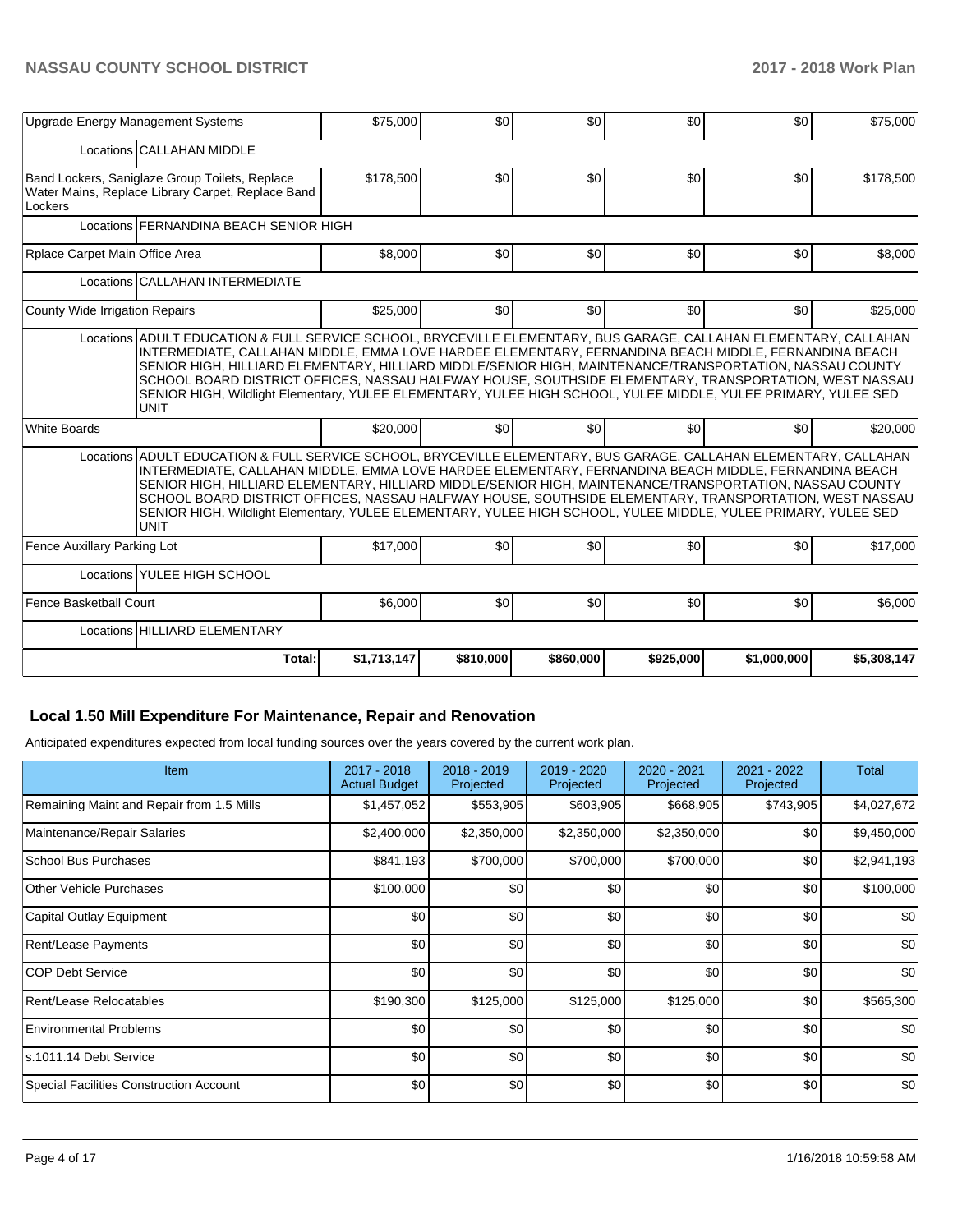| Premiums for Property Casualty Insurance - 1011.71<br> (4a,b) | \$506,925   | \$550,000   | \$550,000   | \$550,000   | \$0       | \$2,156,925  |
|---------------------------------------------------------------|-------------|-------------|-------------|-------------|-----------|--------------|
| Qualified School Construction Bonds (QSCB)                    | \$0         | \$0         | \$0         | \$0         | \$0       | \$0          |
| Qualified Zone Academy Bonds (QZAB)                           | \$81,225    | \$82,000    | \$82,000    | \$82,000    | \$0       | \$327,225    |
| Enterprise Resource Program Software                          | \$96,213    | \$0         | \$0         | \$0         | \$0       | \$96,213     |
| Small Trencher (Facilities)                                   | \$2,000     | \$0         | \$0         | \$0         | \$0       | \$2,000      |
| Local Expenditure Totals:                                     | \$5,674,908 | \$4,360,905 | \$4,410,905 | \$4,475,905 | \$743,905 | \$19,666,528 |

## **Revenue**

## **1.50 Mill Revenue Source**

Schedule of Estimated Capital Outlay Revenue from each currently approved source which is estimated to be available for expenditures on the projects included in the tentative district facilities work program. All amounts are NET after considering carryover balances, interest earned, new COP's, 1011.14 and 1011.15 loans, etc. Districts cannot use 1.5-Mill funds for salaries except for those explicitly associated with maintenance/repair projects. (1011.71 (5), F.S.)

| <b>Item</b>                                                                         | Fund | $2017 - 2018$<br><b>Actual Value</b> | $2018 - 2019$<br>Projected | 2019 - 2020<br>Projected | $2020 - 2021$<br>Projected | $2021 - 2022$<br>Projected | <b>Total</b>     |
|-------------------------------------------------------------------------------------|------|--------------------------------------|----------------------------|--------------------------|----------------------------|----------------------------|------------------|
| $(1)$ Non-exempt property<br>lassessed valuation                                    |      | \$8,476,613,984                      | \$8,684,419,659            | \$9,256,331,057          | \$9,844,225,074            | \$10,477,048,664           | \$46,738,638,438 |
| $(2)$ The Millege projected for<br>discretionary capital outlay per<br>ls.1011.71   |      | 1.50                                 | 1.50                       | 1.50                     | 1.50                       | 1.50                       |                  |
| $(3)$ Full value of the 1.50-Mill<br>discretionary capital outlay per<br>ls.1011.71 |      | \$14,240,711                         | \$14,589,825               | \$15,550,636             | \$16,538,298               | \$17,601,442               | \$78,520,912     |
| $(4)$ Value of the portion of the 1.50<br>-Mill ACTUALLY levied                     | 370  | \$12,206,324                         | \$12,505,564               | \$13,329,117             | \$14,175,684               | \$15,086,950               | \$67,303,639     |
| $(5)$ Difference of lines $(3)$ and $(4)$                                           |      | \$2,034,387                          | \$2,084,261                | \$2,221,519              | \$2,362,614                | \$2,514,492                | \$11,217,273     |

## **PECO Revenue Source**

The figure in the row designated "PECO Maintenance" will be subtracted from funds available for new construction because PECO maintenance dollars cannot be used for new construction.

| <b>Item</b>                          | Fund         | $2017 - 2018$<br><b>Actual Budget</b> | $2018 - 2019$<br>Projected | 2019 - 2020<br>Projected | $2020 - 2021$<br>Projected | 2021 - 2022<br>Projected | Total       |
|--------------------------------------|--------------|---------------------------------------|----------------------------|--------------------------|----------------------------|--------------------------|-------------|
| <b>IPECO New Construction</b>        | 340 <b>I</b> | \$0 <sub>1</sub>                      | \$0 <sub>1</sub>           | \$145.511                | \$515.228                  | \$645.857                | \$1,306,596 |
| <b>PECO Maintenance Expenditures</b> |              | \$256.095                             | \$256.095                  | \$256.095                | \$256.095                  | \$256.095                | \$1,280,475 |
|                                      |              | \$256,095                             | \$256,095                  | \$401.606                | \$771.323                  | \$901.952                | \$2,587,071 |

## **CO & DS Revenue Source**

Revenue from Capital Outlay and Debt Service funds.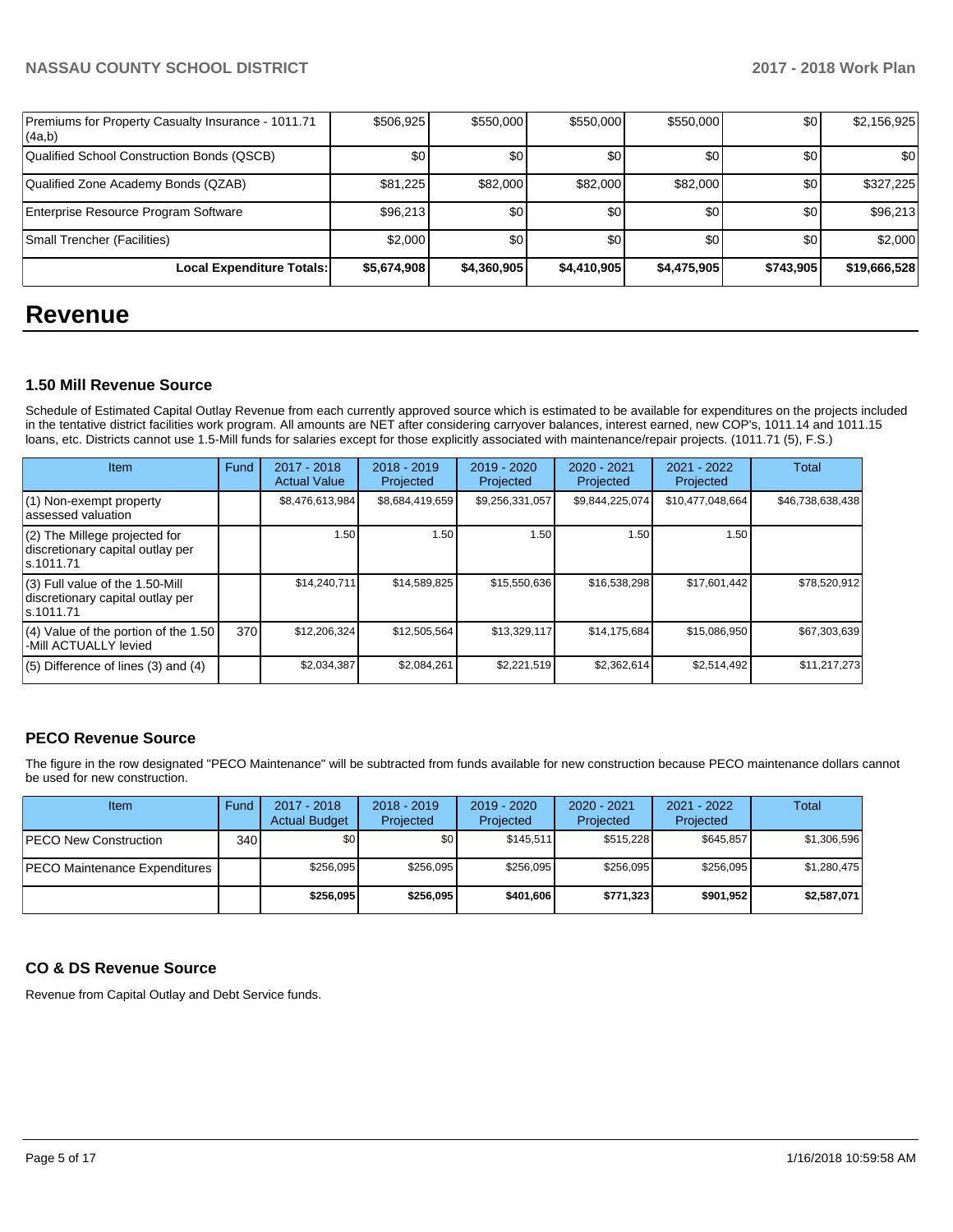| Item                                      | Fund | $2017 - 2018$<br><b>Actual Budget</b> | $2018 - 2019$<br>Projected | $2019 - 2020$<br>Projected | $2020 - 2021$<br>Projected | 2021 - 2022<br>Projected | <b>Total</b> |
|-------------------------------------------|------|---------------------------------------|----------------------------|----------------------------|----------------------------|--------------------------|--------------|
| ICO & DS Cash Flow-through<br>Distributed | 360  | \$124.034                             | \$124,034                  | \$124.034                  | \$124.034                  | \$124.034                | \$620,170    |
| ICO & DS Interest on<br>Undistributed CO  | 360  | \$3.662                               | \$3,662                    | \$3,662                    | \$3,662                    | \$3.662                  | \$18,310     |
|                                           |      | \$127.696                             | \$127.696                  | \$127.696                  | \$127.696                  | \$127.696                | \$638,480    |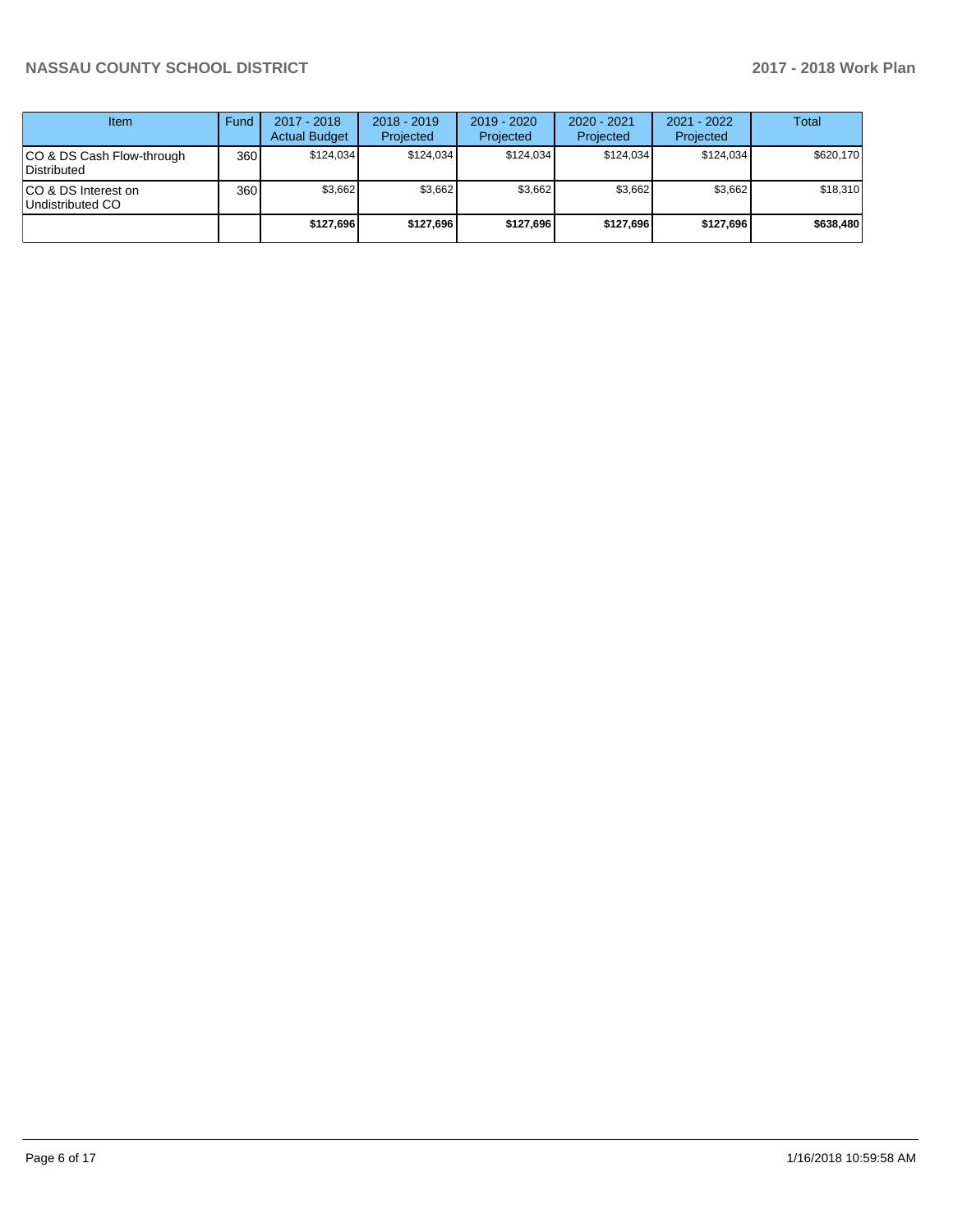### **Fair Share Revenue Source**

Nothing reported for this section. All legally binding commitments for proportionate fair-share mitigation for impacts on public school facilities must be included in the 5-year district work program.

### **Sales Surtax Referendum**

Specific information about any referendum for a 1-cent or 1/2-cent surtax referendum during the previous year.

**Did the school district hold a surtax referendum during the past fiscal year 2016 - 2017?**

No

#### **Additional Revenue Source**

Any additional revenue sources

| Item                                                                                                   | 2017 - 2018<br><b>Actual Value</b> | 2018 - 2019<br>Projected | 2019 - 2020<br>Projected | 2020 - 2021<br>Projected | 2021 - 2022<br>Projected | <b>Total</b> |
|--------------------------------------------------------------------------------------------------------|------------------------------------|--------------------------|--------------------------|--------------------------|--------------------------|--------------|
| Sale of Citrona Property                                                                               | \$1,600,000                        | \$0                      | \$0                      | \$0                      | \$0                      | \$1,600,000  |
| Proceeds from a s.1011.14/15 F.S. Loans                                                                | \$0                                | \$0                      | \$0                      | \$0                      | \$0                      | \$0          |
| District Bonds - Voted local bond<br>referendum proceeds per s.9, Art VII<br><b>State Constitution</b> | \$0                                | \$0                      | \$0                      | \$0                      | \$0                      | \$0          |
| Proceeds from Special Act Bonds                                                                        | \$0                                | \$0                      | \$0                      | \$0                      | \$0                      | \$0          |
| Estimated Revenue from CO & DS Bond<br>Sale                                                            | \$0                                | \$0                      | \$0                      | \$0                      | \$0                      | \$0          |
| Proceeds from Voted Capital<br>Improvements millage                                                    | \$0                                | \$0                      | \$0                      | \$0                      | \$0                      | \$0          |
| Other Revenue for Other Capital Projects                                                               | \$0                                | \$0                      | \$0                      | \$0                      | \$0                      | \$0          |
| Proceeds from 1/2 cent sales surtax<br>authorized by school board                                      | \$0                                | \$0                      | \$0                      | \$0                      | \$0                      | \$0          |
| Proceeds from local governmental<br>infrastructure sales surtax                                        | \$0                                | \$0                      | \$0                      | \$0                      | \$0                      | \$0          |
| Proceeds from Certificates of<br>Participation (COP's) Sale                                            | \$0                                | \$0                      | \$0                      | \$0                      | \$0                      | \$0          |
| Classrooms First Bond proceeds amount<br>authorized in FY 1997-98                                      | \$0                                | \$0                      | \$0                      | \$0                      | \$0                      | \$0          |
| <b>Classrooms for Kids</b>                                                                             | \$0                                | \$0                      | \$0                      | \$0                      | \$0                      | \$0          |
| <b>District Equity Recognition</b>                                                                     | \$0                                | \$0                      | \$0                      | \$0                      | \$0                      | \$0          |
| <b>Federal Grants</b>                                                                                  | \$0                                | \$0                      | \$0                      | \$0                      | \$0                      | \$0          |
| Proportionate share mitigation (actual<br>cash revenue only, not in kind donations)                    | \$0                                | \$0                      | \$0                      | \$0                      | \$0                      | \$0          |
| Impact fees received                                                                                   | \$1,800,000                        | \$2,000,000              | \$2,000,000              | \$2,200,000              | \$2,200,000              | \$10,200,000 |
| Private donations                                                                                      | \$0                                | \$0                      | \$0                      | \$0                      | \$0                      | \$0          |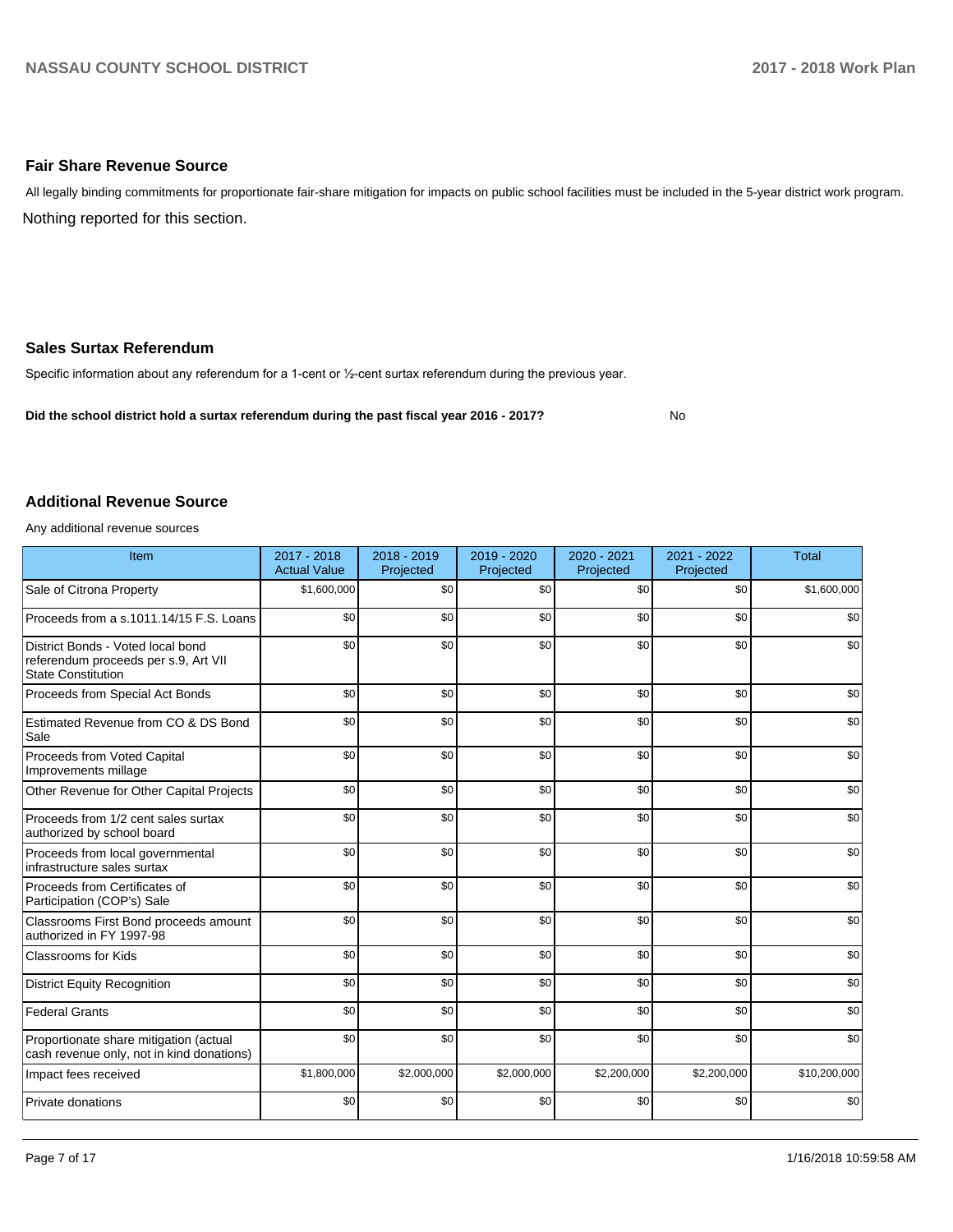| Grants from local governments or not-for-<br>profit organizations                                                         | \$0          | \$0         | \$0         | \$0         | \$0         | \$0          |
|---------------------------------------------------------------------------------------------------------------------------|--------------|-------------|-------------|-------------|-------------|--------------|
| Interest, Including Profit On Investment                                                                                  | \$0          | \$0         | \$0         | \$0         | \$0         | \$0          |
| Revenue from Bonds pledging proceeds<br>from 1 cent or 1/2 cent Sales Surtax                                              | \$0          | \$0         | \$0         | \$0         | \$0         | \$0          |
| <b>Total Fund Balance Carried Forward</b>                                                                                 | \$21,028,529 | \$0         | \$0         | \$0         | \$0         | \$21,028,529 |
| General Capital Outlay Obligated Fund<br><b>Balance Carried Forward From Total</b><br><b>Fund Balance Carried Forward</b> | \$0          | \$0         | \$0         | \$0         | \$0         | \$0          |
| Special Facilities Construction Account                                                                                   | \$0          | \$0         | \$0         | \$0         | \$0         | \$0          |
| One Cent - 1/2 Cent Sales Surtax Debt<br>Service From Total Fund Balance Carried<br>Forward                               | \$0          | \$0         | \$0         | \$0         | \$0         | \$0          |
| Capital Outlay Projects Funds Balance<br>Carried Forward From Total Fund<br><b>Balance Carried Forward</b>                | \$0          | \$0         | \$0         | \$0         | \$0         | \$0          |
| <b>Subtotal</b>                                                                                                           | \$24,428,529 | \$2,000,000 | \$2,000,000 | \$2,200,000 | \$2,200,000 | \$32,828,529 |

## **Total Revenue Summary**

| <b>Item Name</b>                                           | 2017 - 2018<br><b>Budget</b> | $2018 - 2019$<br>Projected | 2019 - 2020<br>Projected | $2020 - 2021$<br>Projected | $2021 - 2022$<br>Projected | <b>Five Year Total</b> |
|------------------------------------------------------------|------------------------------|----------------------------|--------------------------|----------------------------|----------------------------|------------------------|
| Local 1.5 Mill Discretionary Capital Outlay<br>Revenue     | \$12,206,324                 | \$12,505,564               | \$13,329,117             | \$14,175,684               | \$15,086,950               | \$67,303,639           |
| PECO and 1.5 Mill Maint and Other 1.5<br>Mill Expenditures | (\$5,674,908)                | (\$4,360,905)              | (\$4,410,905)            | (\$4,475,905)              | (\$743,905)                | (\$19,666,528)         |
| <b>PECO Maintenance Revenue</b>                            | \$256.095                    | \$256,095                  | \$256.095                | \$256.095                  | \$256,095                  | \$1,280,475            |
| <b>Available 1.50 Mill for New</b><br><b>Construction</b>  | \$6,531,416                  | \$8,144,659                | \$8,918,212              | \$9,699,779                | \$14.343.045               | \$47,637,111           |

| <b>Item Name</b>                      | 2017 - 2018<br><b>Budget</b> | $2018 - 2019$<br>Projected | $2019 - 2020$<br>Projected | 2020 - 2021<br>Projected | 2021 - 2022<br>Projected | <b>Five Year Total</b> |
|---------------------------------------|------------------------------|----------------------------|----------------------------|--------------------------|--------------------------|------------------------|
| ICO & DS Revenue                      | \$127,696                    | \$127,696                  | \$127,696                  | \$127,696                | \$127,696                | \$638,480              |
| <b>IPECO New Construction Revenue</b> | \$0                          | \$0                        | \$145,511                  | \$515,228                | \$645,857                | \$1,306,596            |
| Other/Additional Revenue              | \$24,428,529                 | \$2,000,000                | \$2,000,000                | \$2,200,000              | \$2,200,000              | \$32,828,529           |
| <b>Total Additional Revenuel</b>      | \$24,556,225                 | \$2,127,696                | \$2,273,207                | \$2,842,924              | \$2,973,553              | \$34,773,605           |
| <b>Total Available Revenue</b>        | \$31,087,641                 | \$10,272,355               | \$11,191,419               | \$12,542,703             | \$17,316,598             | \$82,410,716           |

# **Project Schedules**

## **Capacity Project Schedules**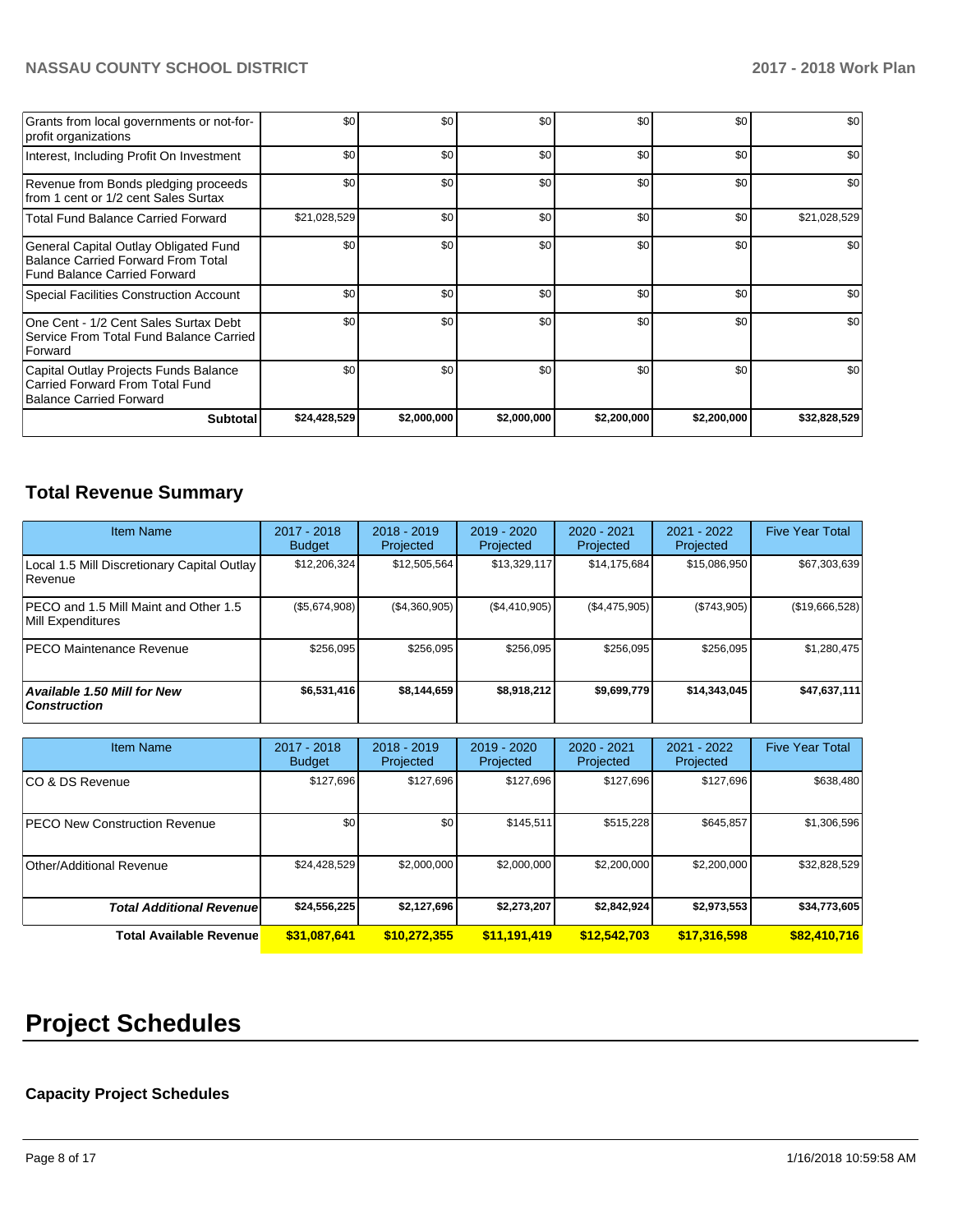A schedule of capital outlay projects necessary to ensure the availability of satisfactory classrooms for the projected student enrollment in K-12 programs.

| <b>Project Description</b>                                                       | Location                      |                          | 2017 - 2018 | 2018 - 2019 | 2019 - 2020 | 2020 - 2021 | 2021 - 2022 | <b>Total</b>    | Funded |
|----------------------------------------------------------------------------------|-------------------------------|--------------------------|-------------|-------------|-------------|-------------|-------------|-----------------|--------|
| Remodeling/New<br>Construction BLDG<br>01, 07, 05, 08, 09,<br>04, 02 Classrooms. | CALLAHAN<br><b>ELEMENTARY</b> | Planned<br>Cost:         | \$0         | \$0         | \$0         | \$6,000,000 | \$0         | \$6,000,000 Yes |        |
|                                                                                  |                               | <b>Student Stations:</b> | $\mathbf 0$ | $\mathbf 0$ | $\mathbf 0$ | 132         | $\pmb{0}$   | 132             |        |
|                                                                                  |                               | <b>Total Classrooms:</b> | $\mathbf 0$ | 0           | $\mathbf 0$ | 6           | $\mathbf 0$ | 6               |        |
|                                                                                  |                               | Gross Sq Ft:             | $\mathbf 0$ | $\Omega$    | $\mathbf 0$ | 12,000      | $\mathbf 0$ | 12,000          |        |
| 3 Units<br>Intermediate/Middle<br>Classrooms, 1<br><b>Vocational Tech Lab</b>    | <b>CALLAHAN MIDDLE</b>        | Planned<br>Cost:         | \$0         | \$0         | \$2,500,000 | \$0         | \$0         | \$2,500,000 Yes |        |
|                                                                                  | <b>Student Stations:</b>      |                          | $\mathbf 0$ | $\Omega$    | 66          | $\mathbf 0$ | $\mathbf 0$ | 66              |        |
|                                                                                  | <b>Total Classrooms:</b>      |                          | $\Omega$    | $\Omega$    | 4           | $\Omega$    | $\Omega$    | 4               |        |
|                                                                                  | Gross Sq Ft:                  |                          | $\mathbf 0$ | $\mathbf 0$ | 5,500       | $\mathbf 0$ | $\pmb{0}$   | 5,500           |        |
| Wildlight Elementary<br>School<br>$ $ (Prek-5)                                   | <b>Wildlight Elementary</b>   | Planned<br>Cost:         | \$5,979,533 | \$0         | \$0         | \$0         | \$0         | \$5,979,533 Yes |        |
|                                                                                  |                               | <b>Student Stations:</b> | 608         | $\mathbf 0$ | $\mathbf 0$ | $\mathbf 0$ | $\mathbf 0$ | 608             |        |
|                                                                                  |                               | <b>Total Classrooms:</b> | 34          | $\Omega$    | $\mathbf 0$ | $\Omega$    | $\mathbf 0$ | 34              |        |
|                                                                                  |                               | Gross Sq Ft:             | 110,802     | 0           | 0           | 0           | 0           | 110,802         |        |
|                                                                                  |                               | <b>Planned Cost:</b>     | \$5,979,533 | \$0         | \$2,500,000 | \$6,000,000 | \$0         | \$14,479,533    |        |
|                                                                                  |                               | <b>Student Stations:</b> | 608         | $\mathbf 0$ | 66          | 132         | 0           | 806             |        |
|                                                                                  |                               | <b>Total Classrooms:</b> | 34          | 0           | 4           | 6           | $\mathbf 0$ | 44              |        |
|                                                                                  |                               | Gross Sq Ft:             | 110,802     | $\mathbf 0$ | 5,500       | 12,000      | $\bf{0}$    | 128,302         |        |

## **Other Project Schedules**

Major renovations, remodeling, and additions of capital outlay projects that do not add capacity to schools.

| <b>Project Description</b>                                                           | Location                                                                | 2017 - 2018<br><b>Actual Budget</b> | $2018 - 2019$<br>Projected | 2019 - 2020<br>Projected | 2020 - 2021<br>Projected | $2021 - 2022$<br>Projected | <b>Total</b>     | <b>Funded</b> |
|--------------------------------------------------------------------------------------|-------------------------------------------------------------------------|-------------------------------------|----------------------------|--------------------------|--------------------------|----------------------------|------------------|---------------|
| District Wide Technology<br>Additions, Upgrades, Refresh,<br>and Digital Classrooms. | Location not specified                                                  | \$2,736,303                         | \$4,000,000                | \$4,000,000              | \$4,000,000              | \$4,000,000                | \$18,736,303 Yes |               |
| District Wide Electrical<br>Upgrades                                                 | Location not specified                                                  | \$118,644                           | \$175,000                  | \$175,000                | \$175,000                | \$175,000                  | \$818,644 Yes    |               |
| District Wide Land Purchases                                                         | Location not specified                                                  | \$1,600,000                         | \$1.500.000                | \$1,500,000              | \$1,500,000              | \$1,500,000                | \$7,600,000 Yes  |               |
| District Office Renovations                                                          | <b>NASSAU COUNTY</b><br><b>ISCHOOL BOARD</b><br><b>DISTRICT OFFICES</b> | \$599.246                           | \$0                        | \$0                      | \$0                      | \$0                        | \$599.246 Yes    |               |
| Playground Equipment District<br>l Wide                                              | Location not specified                                                  | \$60,000                            | \$50,000                   | \$50,000                 | \$50,000                 | \$55,000                   | \$265,000 Yes    |               |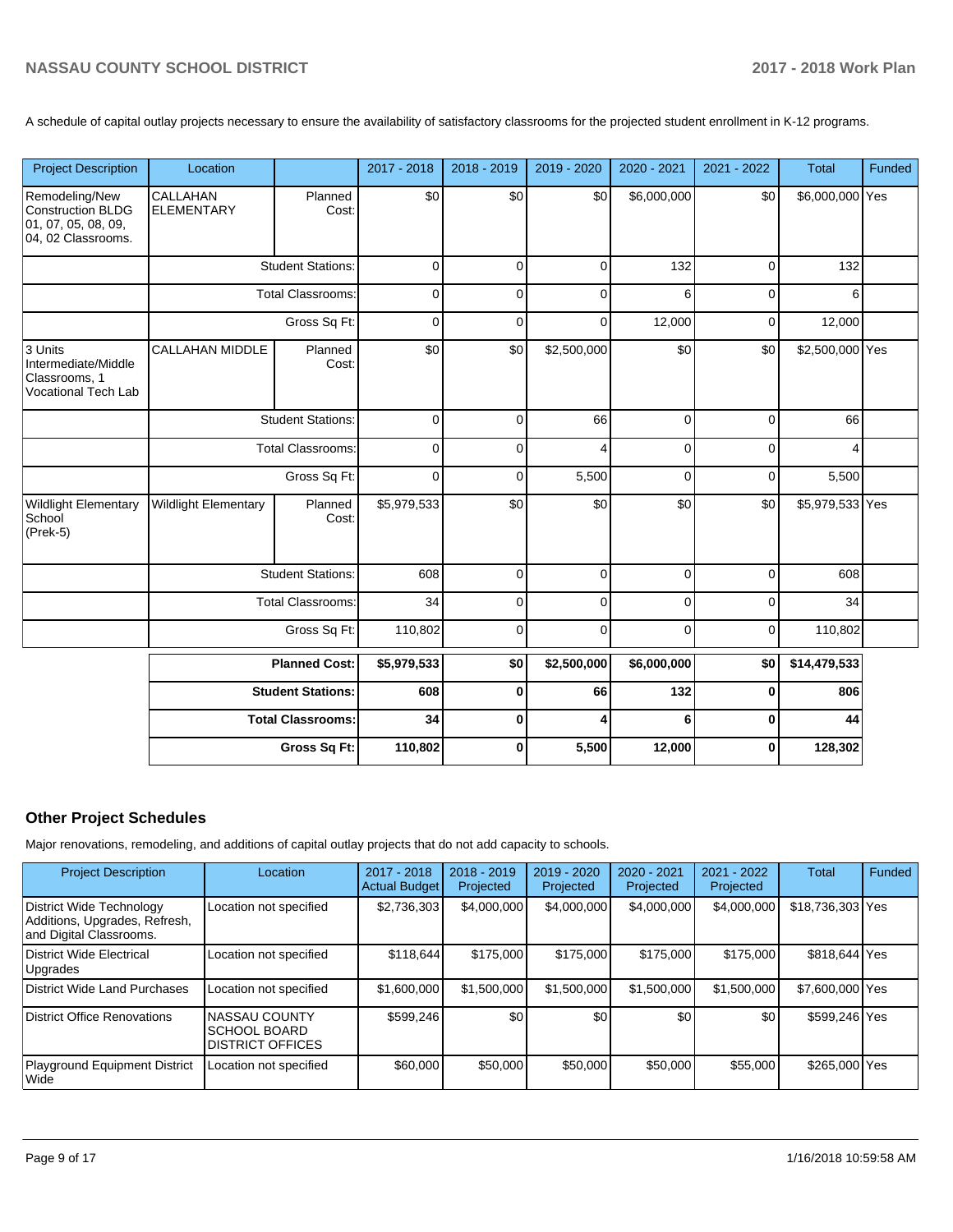| <b>District Wide Custodial</b><br>Equipment                                                                                 | Location not specified                        | \$66,696     | \$70,000    | \$70,000    | \$70,000    | \$70,000    | \$346,696 Yes   |  |
|-----------------------------------------------------------------------------------------------------------------------------|-----------------------------------------------|--------------|-------------|-------------|-------------|-------------|-----------------|--|
| <b>Energy Conservation Projects</b>                                                                                         | Location not specified                        | \$40,981     | \$50,000    | \$50,000    | \$50,000    | \$50,000    | \$240,981 Yes   |  |
| <b>District wide Furniture</b>                                                                                              | Location not specified                        | \$100,000    | \$225,000   | \$250,000   | \$250,000   | \$250,000   | \$1,075,000 Yes |  |
| District Wide Lighting Retrofit<br>(Gyms)                                                                                   | Location not specified                        | \$150,000    | \$0         | \$0         | \$0         | \$0         | \$150,000 Yes   |  |
| New Kitchen, Dinning, and<br>Remodeling of Existing Kitchen<br>and Dinning. Replace<br>Windows, Doors. etc. Campus<br>Wide. | <b>FERNANDINA BEACH</b><br><b>MIDDLE</b>      | \$8,443,445  | \$0         | \$0         | \$0         | \$0         | \$8,443,445 Yes |  |
| <b>Entrance Road and Required</b><br>Infrastructure for New<br>Elementary School Yulee Area.<br>(ENCPA)                     | Location not specified                        | \$897,668    | \$0         | \$0         | \$0         | \$0         | \$897,668 Yes   |  |
| <b>Add Security Cameras</b>                                                                                                 | <b>FERNANDINA BEACH</b><br><b>SENIOR HIGH</b> | \$15,000     | \$0         | \$0         | \$0         | \$0         | \$15,000 Yes    |  |
| <b>Add Security Cameras</b>                                                                                                 | YULEE HIGH SCHOOL                             | \$45,000     | \$0         | \$0         | \$0         | \$0         | \$45,000 Yes    |  |
| <b>Add Security Cameras</b>                                                                                                 | <b>WEST NASSAU SENIOR</b><br><b>HIGH</b>      | \$45,000     | \$0         | \$0         | \$0         | \$0         | \$45,000 Yes    |  |
| <b>Add Security Cameras</b>                                                                                                 | <b>HILLIARD</b><br><b>MIDDLE/SENIOR HIGH</b>  | \$45,000     | \$0         | \$0         | \$0         | \$0         | \$45,000 Yes    |  |
| Up-Grades at Fernandina Bus<br>Shop                                                                                         | <b>BUS GARAGE</b>                             | \$0          | \$75,000    | \$0         | \$0         | \$0         | \$75,000 Yes    |  |
| <b>Gym Floor Replacement</b>                                                                                                | <b>FERNANDINA BEACH</b><br><b>SENIOR HIGH</b> | \$125,000    | \$0         | \$0         | \$0         | \$0         | \$125,000 Yes   |  |
| <b>District Wide Telephone</b><br><b>System Upgrades</b>                                                                    | Location not specified                        | \$680,000    | \$0         | \$0         | \$0         | \$0         | \$680,000 Yes   |  |
| New School Yulee Community<br>(TBD)                                                                                         | Location not specified                        | \$4,638,685  | \$0         | \$0         | \$0         | \$0         | \$4,638,685 Yes |  |
| Provide parent pick-up/drop off<br>facilities                                                                               | <b>HILLIARD ELEMENTARY</b>                    | \$0          | \$700,000   | \$0         | \$0         | \$0         | \$700,000 Yes   |  |
| Provide parent pick-up/drop off<br>facilities                                                                               | <b>CALLAHAN</b><br><b>INTERMEDIATE</b>        | \$0          | \$700,000   | \$0         | \$0         | \$0         | \$700,000 Yes   |  |
|                                                                                                                             |                                               | \$20,406,668 | \$7,545,000 | \$6,095,000 | \$6,095,000 | \$6,100,000 | \$46,241,668    |  |

## **Additional Project Schedules**

Any projects that are not identified in the last approved educational plant survey.

Nothing reported for this section.

## **Non Funded Growth Management Project Schedules**

Schedule indicating which projects, due to planned development, that CANNOT be funded from current revenues projected over the next five years.

Nothing reported for this section.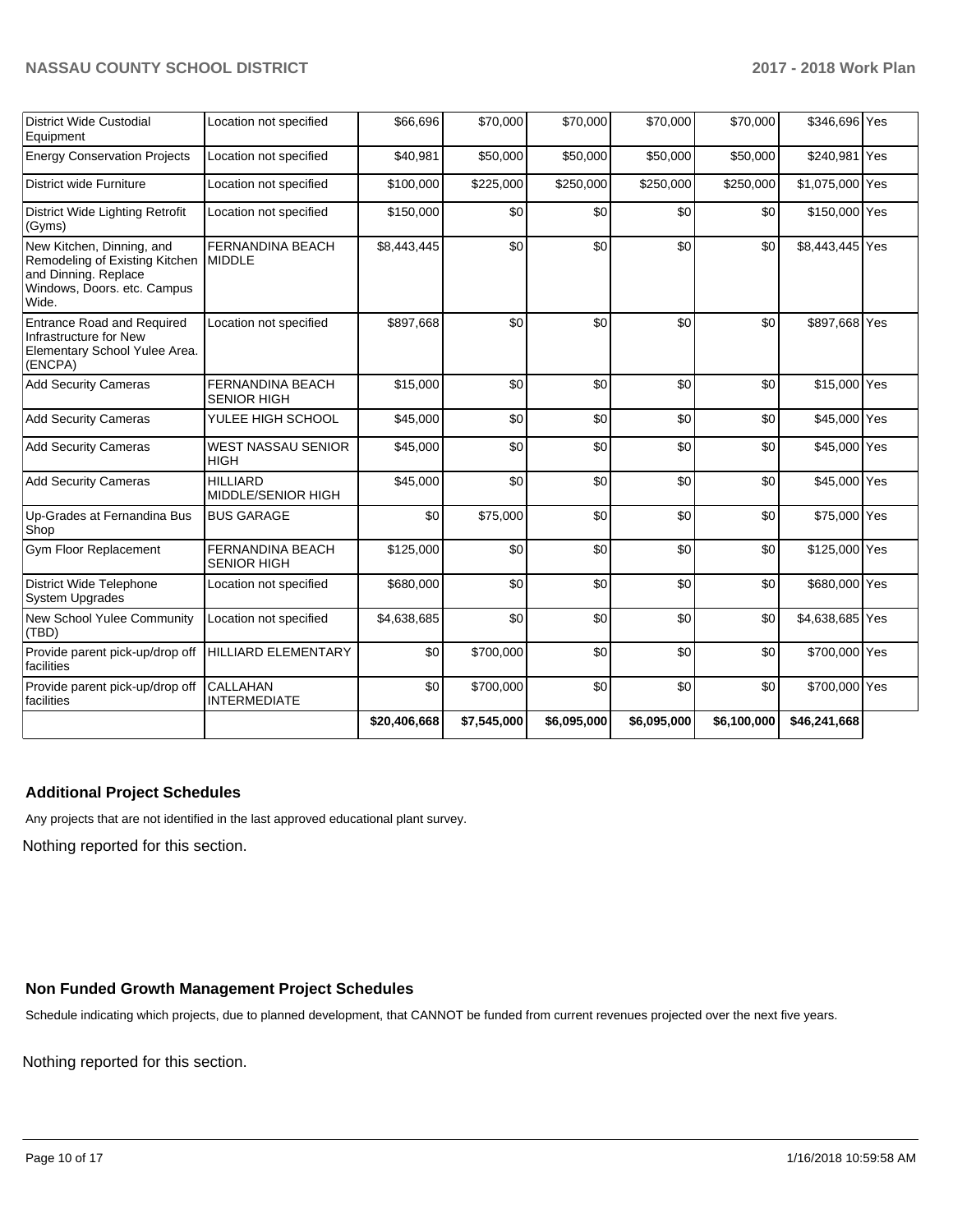## **Capacity Tracking**

| Location                                     | $2017 -$<br><b>2018 Satis.</b><br>Stu. Sta. | Actual<br>$2017 -$<br><b>2018 FISH</b><br>Capacity | Actual<br>$2016 -$<br>2017<br><b>COFTE</b> | # Class<br>Rooms | Actual<br>Average<br>$2017 -$<br>2018 Class<br><b>Size</b> | Actual<br>$2017 -$<br>2018<br><b>Utilization</b> | <b>New</b><br>Stu.<br>Capacity | <b>New</b><br>Rooms to<br>be<br>Added/Re<br>moved | Projected<br>$2021 -$<br>2022<br><b>COFTE</b> | Projected<br>$2021 -$<br>2022<br><b>Utilization</b> | Projected<br>$2021 -$<br>2022 Class<br><b>Size</b> |
|----------------------------------------------|---------------------------------------------|----------------------------------------------------|--------------------------------------------|------------------|------------------------------------------------------------|--------------------------------------------------|--------------------------------|---------------------------------------------------|-----------------------------------------------|-----------------------------------------------------|----------------------------------------------------|
| <b>FERNANDINA BEACH</b><br><b>MIDDLE</b>     | 807                                         | 726                                                | 668                                        | 36               | 19                                                         | 92.00 %                                          | $\Omega$                       | $\Omega$                                          | 668                                           | 92.00 %                                             | 19                                                 |
| <b>SOUTHSIDE</b><br><b>ELEMENTARY</b>        | 684                                         | 684                                                | 556                                        | 38               | 15                                                         | 81.00%                                           | $\Omega$                       | $\Omega$                                          | 559                                           | 82.00 %                                             | 15                                                 |
| <b>EMMA LOVE HARDEE</b><br><b>ELEMENTARY</b> | 692                                         | 692                                                | 521                                        | 36               | 14                                                         | 75.00 %                                          | $\Omega$                       | $\Omega$                                          | 510                                           | 74.00%                                              | 14                                                 |
| YULEE ELEMENTARY                             | 924                                         | 924                                                | 961                                        | 49               | 20                                                         | 104.00%                                          | $\Omega$                       | $\Omega$                                          | 924                                           | 100.00%                                             | 19                                                 |
| YULEE SED UNIT                               | 57                                          | 57                                                 | 87                                         | 5                | 17                                                         | 153.00 %                                         | $\Omega$                       | $\Omega$                                          | 52                                            | 91.00 %                                             | 10                                                 |
| <b>CALLAHAN</b><br><b>ELEMENTARY</b>         | 695                                         | 695                                                | 640                                        | 37               | 17                                                         | 92.00%                                           | $\Omega$                       | $\Omega$                                          | 640                                           | 92.00 %                                             | 17                                                 |
| YULEE PRIMARY                                | 950                                         | 950                                                | 993                                        | 54               | 18                                                         | 105.00%                                          | $\Omega$                       | $\Omega$                                          | 940                                           | 99.00 %                                             | 17                                                 |
| FERNANDINA BEACH<br><b>SENIOR HIGH</b>       | 1,241                                       | 1,116                                              | 899                                        | 54               | 17                                                         | 81.00%                                           | $\Omega$                       | $\Omega$                                          | 898                                           | 80.00 %                                             | 17                                                 |
| YULEE MIDDLE                                 | 1,019                                       | 917                                                | 873                                        | 45               | 19                                                         | 95.00 %                                          | $\Omega$                       | $\Omega$                                          | 980                                           | 107.00%                                             | 22                                                 |
| YULEE HIGH SCHOOL                            | 1,539                                       | 1,462                                              | 1,227                                      | 63               | 19                                                         | 84.00 %                                          | $\Omega$                       | $\Omega$                                          | 1,352                                         | 92.00 %                                             | 21                                                 |
| <b>Wildlight Elementary</b>                  | 636                                         | $\Omega$                                           | $\Omega$                                   | 38               | $\Omega$                                                   | 0.00%                                            | $\Omega$                       | $\Omega$                                          | 710                                           | 0.00%                                               | 19                                                 |
| <b>CALLAHAN MIDDLE</b>                       | 883                                         | 794                                                | 758                                        | 39               | 19                                                         | 95.00 %                                          | $\Omega$                       | $\Omega$                                          | 750                                           | 94.00 %                                             | 19                                                 |
| <b>HILLIARD</b><br><b>MIDDLE/SENIOR HIGH</b> | 1,101                                       | 990                                                | 696                                        | 47               | 15                                                         | 70.00%                                           | $\Omega$                       | $\Omega$                                          | 699                                           | 71.00 %                                             | 15                                                 |
| <b>BRYCEVILLE</b><br><b>ELEMENTARY</b>       | 330                                         | 330                                                | 198                                        | 17               | 12                                                         | 60.00%                                           | $\Omega$                       | $\Omega$                                          | 201                                           | 61.00%                                              | 12                                                 |
| <b>WEST NASSAU SENIOR</b><br><b>HIGH</b>     | 1,296                                       | 1,166                                              | 1,000                                      | 53               | 19                                                         | 86.00%                                           | $\Omega$                       | $\Omega$                                          | 1,000                                         | 86.00%                                              | 19                                                 |
| <b>HILLIARD ELEMENTARY</b>                   | 889                                         | 889                                                | 699                                        | 48               | 15                                                         | 79.00%                                           | $\Omega$                       | $\Omega$                                          | 699                                           | 79.00%                                              | 15                                                 |
| <b>CALLAHAN</b><br><b>INTERMEDIATE</b>       | 729                                         | 729                                                | 576                                        | 36               | 16                                                         | 79.00 %                                          | $\Omega$                       | $\Omega$                                          | 576                                           | 79.00 %                                             | 16                                                 |
|                                              | 14.472                                      | 13.121                                             | 11.352                                     | 695              | 16                                                         | 86.52%                                           | $\bf{0}$                       | $\mathbf{0}$                                      | 12.158                                        | 92.66%                                              | 17                                                 |

The COFTE Projected Total (12,158) for 2021 - 2022 must match the Official Forecasted COFTE Total (12,157 ) for 2021 - 2022 before this section can be completed. In the event that the COFTE Projected Total does not match the Official forecasted COFTE, then the Balanced Projected COFTE Table should be used to balance COFTE.

| Projected COFTE for 2021 - 2022 |       |  |  |  |
|---------------------------------|-------|--|--|--|
| Elementary (PK-3)               | 3.665 |  |  |  |
| Middle (4-8)                    | 4.749 |  |  |  |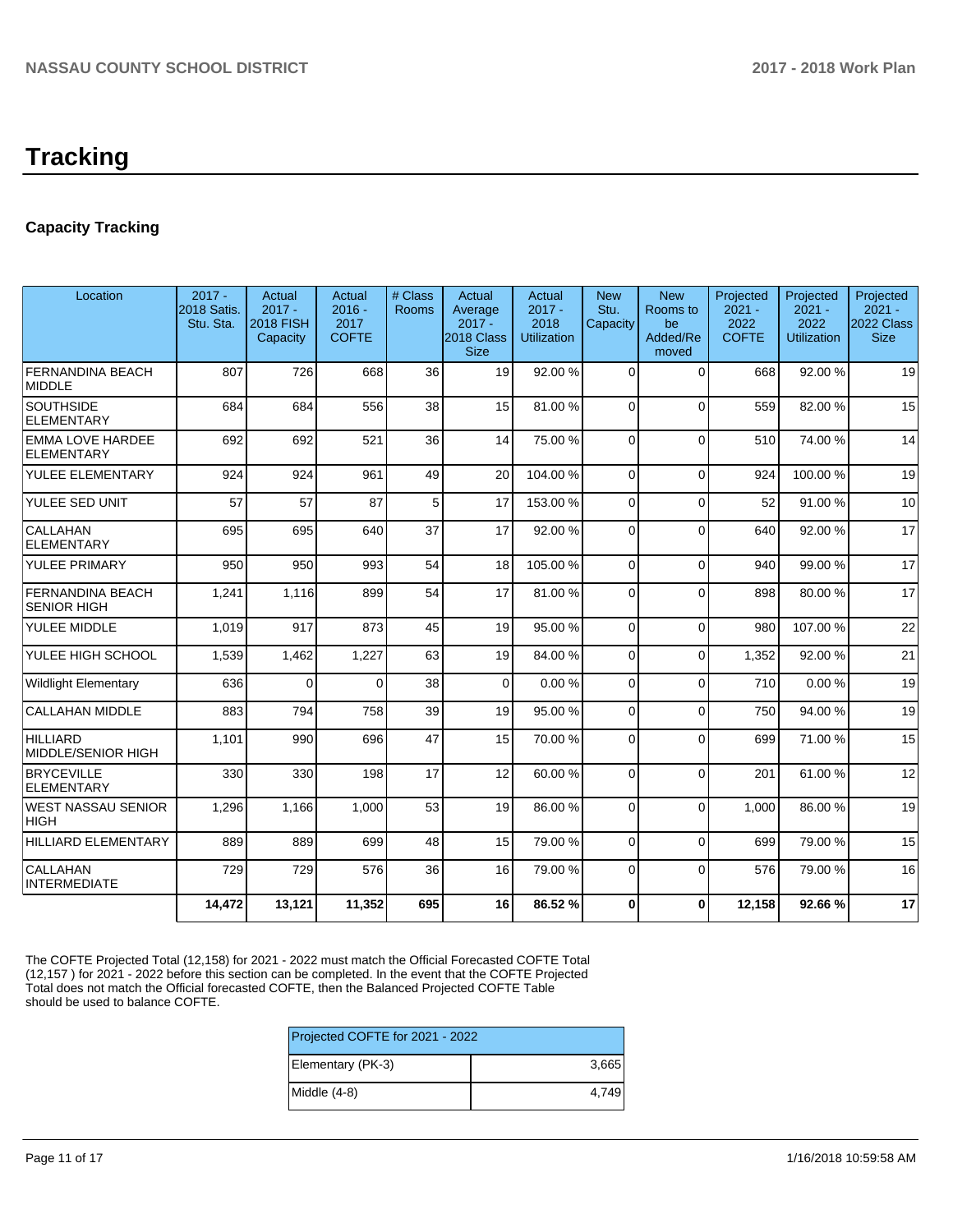| High (9-12) | 3,744  |
|-------------|--------|
|             | 12,157 |

| <b>Grade Level Type</b> | <b>Balanced Projected</b><br>COFTE for 2021 - 2022 |
|-------------------------|----------------------------------------------------|
| Elementary (PK-3)       |                                                    |
| Middle $(4-8)$          |                                                    |
| High (9-12)             |                                                    |
|                         | 12,158                                             |

### **Relocatable Replacement**

Number of relocatable classrooms clearly identified and scheduled for replacement in the school board adopted financially feasible 5-year district work program.

| Location                               | $2017 - 2018$ | $2018 - 2019$ | 2019 - 2020 | 2020 - 2021 | 2021 - 2022 | Year 5 Total |
|----------------------------------------|---------------|---------------|-------------|-------------|-------------|--------------|
| <b>SOUTHSIDE ELEMENTARY</b>            |               |               |             |             |             | 2            |
| <b>EMMA LOVE HARDEE ELEMENTARY</b>     |               |               |             |             |             | 4            |
| <b><i><u>IYULEE ELEMENTARY</u></i></b> | 10            |               |             |             |             | 10           |
| <b>YULEE PRIMARY</b>                   | 11            |               |             |             |             | 11           |
| <b>YULEE MIDDLE</b>                    |               |               |             |             |             | 2            |
| YULEE HIGH SCHOOL                      |               |               |             |             |             | 9            |
| <b>Total Relocatable Replacements:</b> | 38            |               |             | ŋ,          |             | 38           |

## **Charter Schools Tracking**

Information regarding the use of charter schools.

Nothing reported for this section.

## **Special Purpose Classrooms Tracking**

The number of classrooms that will be used for certain special purposes in the current year, by facility and type of classroom, that the district will, 1), not use for educational purposes, and 2), the co-teaching classrooms that are not open plan classrooms and will be used for educational purposes.

| School                               | School Type        | # of Elementary<br><b>K-3 Classrooms I</b> | # of Middle 4-8<br><b>Classrooms</b> | # of High $9-12$<br><b>Classrooms</b> | # of $ESE$<br><b>Classrooms</b> | # of Combo<br><b>Classrooms</b> | Total<br><b>Classrooms</b> |
|--------------------------------------|--------------------|--------------------------------------------|--------------------------------------|---------------------------------------|---------------------------------|---------------------------------|----------------------------|
| <b>Total Educational Classrooms:</b> |                    |                                            |                                      |                                       |                                 |                                 | 0                          |
| School                               | <b>School Type</b> | # of Elementary<br><b>K-3 Classrooms I</b> | # of Middle 4-8<br><b>Classrooms</b> | # of High $9-12$<br><b>Classrooms</b> | # of $ESE$<br><b>Classrooms</b> | # of Combo<br><b>Classrooms</b> | Total<br><b>Classrooms</b> |
| <b>Total Co-Teaching Classrooms:</b> |                    |                                            |                                      |                                       |                                 |                                 | 0                          |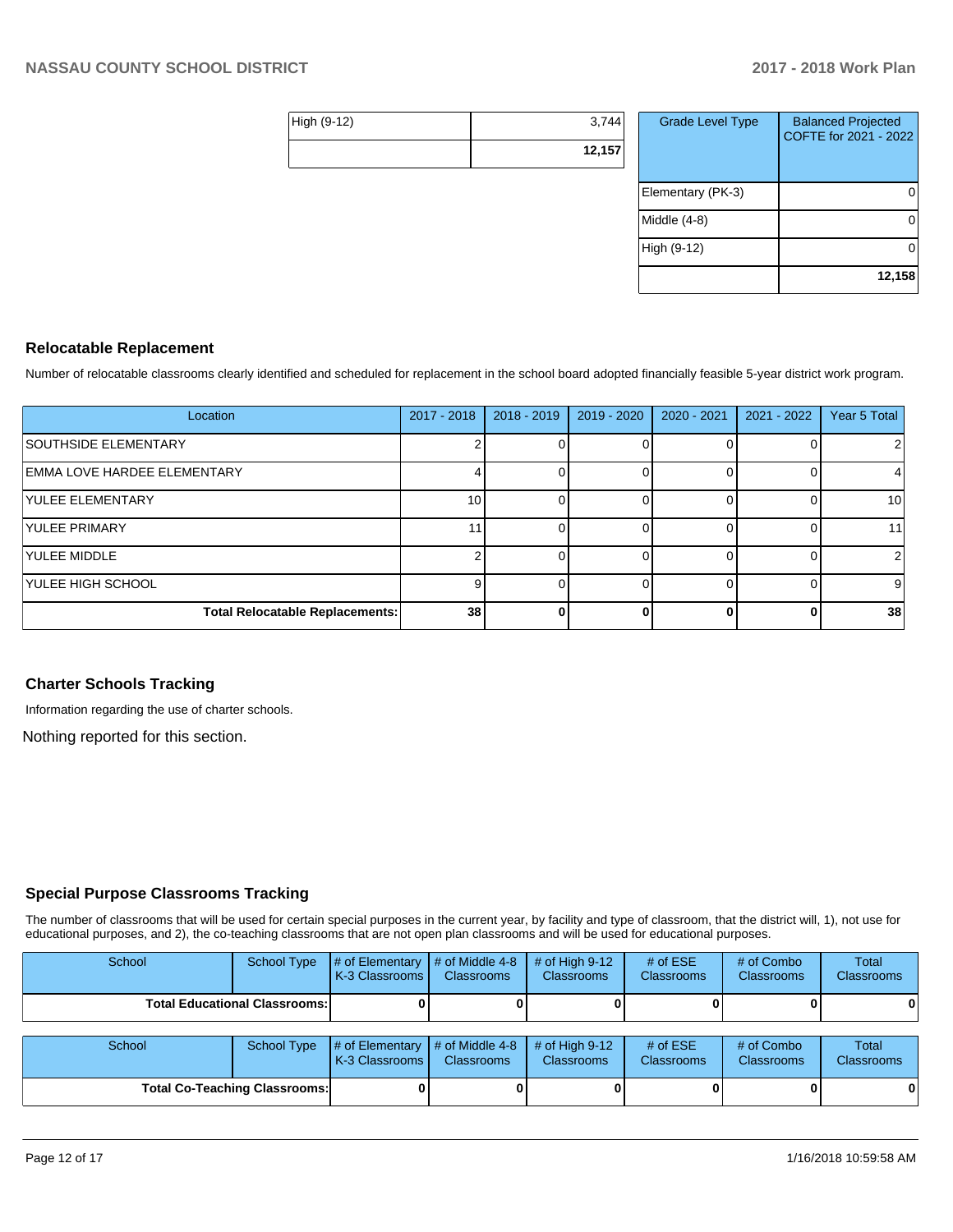#### **Infrastructure Tracking**

**Necessary offsite infrastructure requirements resulting from expansions or new schools. This section should include infrastructure information related to capacity project schedules and other project schedules (Section 4).** 

The Completion of Construction of required infrastructure to the new PreK-5, Wildlight Elementary School as described in this Work Program.

**Proposed location of planned facilities, whether those locations are consistent with the comprehensive plans of all affected local governments, and recommendations for infrastructure and other improvements to land adjacent to existing facilities. Provisions of 1013.33(12), (13) and (14) and 1013.36** must be addressed for new facilities planned within the 1st three years of the plan (Section 5).

None at this time.

**Consistent with Comp Plan?** Yes

#### **Net New Classrooms**

The number of classrooms, by grade level and type of construction, that were added during the last fiscal year.

| List the net new classrooms added in the 2016 - 2017 fiscal year.                                                                                       |                              |                                 |                                |                                                                        | List the net new classrooms to be added in the 2017 - 2018 fiscal<br>year. |                          |                              |                        |
|---------------------------------------------------------------------------------------------------------------------------------------------------------|------------------------------|---------------------------------|--------------------------------|------------------------------------------------------------------------|----------------------------------------------------------------------------|--------------------------|------------------------------|------------------------|
| "Classrooms" is defined as capacity carrying classrooms that are added to increase<br>capacity to enable the district to meet the Class Size Amendment. |                              |                                 |                                | Totals for fiscal year 2017 - 2018 should match totals in Section 15A. |                                                                            |                          |                              |                        |
| Location                                                                                                                                                | $2016 - 2017$ #<br>Permanent | 2016 - 2017 #<br><b>Modular</b> | $2016 - 2017$ #<br>Relocatable | $2016 - 2017$<br>Total                                                 | $2017 - 2018$ #<br>Permanent                                               | 2017 - 2018 #<br>Modular | 2017 - 2018 #<br>Relocatable | $2017 - 2018$<br>Total |
| Elementary (PK-3)                                                                                                                                       | 19                           |                                 |                                | 19                                                                     | 19                                                                         |                          |                              | 19                     |
| Middle (4-8)                                                                                                                                            | 15 <sub>1</sub>              |                                 |                                | 15                                                                     | 15                                                                         |                          |                              | 15                     |
| High (9-12)                                                                                                                                             |                              |                                 |                                |                                                                        |                                                                            |                          |                              |                        |
|                                                                                                                                                         | 34 <sub>1</sub>              |                                 |                                | 34                                                                     | 34                                                                         |                          |                              | 34                     |

## **Relocatable Student Stations**

Number of students that will be educated in relocatable units, by school, in the current year, and the projected number of students for each of the years in the workplan.

| <b>Site</b>                         | 2017 - 2018 | $2018 - 2019$ | 2019 - 2020 | $2020 - 2021$ | $2021 - 2022$ | 5 Year Average |
|-------------------------------------|-------------|---------------|-------------|---------------|---------------|----------------|
| <b>FERNANDINA BEACH MIDDLE</b>      |             |               |             |               |               | O              |
| <b>SOUTHSIDE ELEMENTARY</b>         | 36          | 18            | 18          |               |               | 14             |
| <b>YULEE HIGH SCHOOL</b>            | 275         | 225           | 250         | 275           |               | 205            |
| <b>YULEE MIDDLE</b>                 | 44          | 66            | 66          | 88            |               | 53             |
| <b>IEMMA LOVE HARDEE ELEMENTARY</b> | 40          |               |             |               |               | 8              |
| <b>IWEST NASSAU SENIOR HIGH</b>     |             |               |             |               |               |                |
| HILLIARD ELEMENTARY                 | 44          | 44            | 44          | 44            |               | 35             |
| <b>CALLAHAN INTERMEDIATE</b>        |             |               |             |               |               | 0              |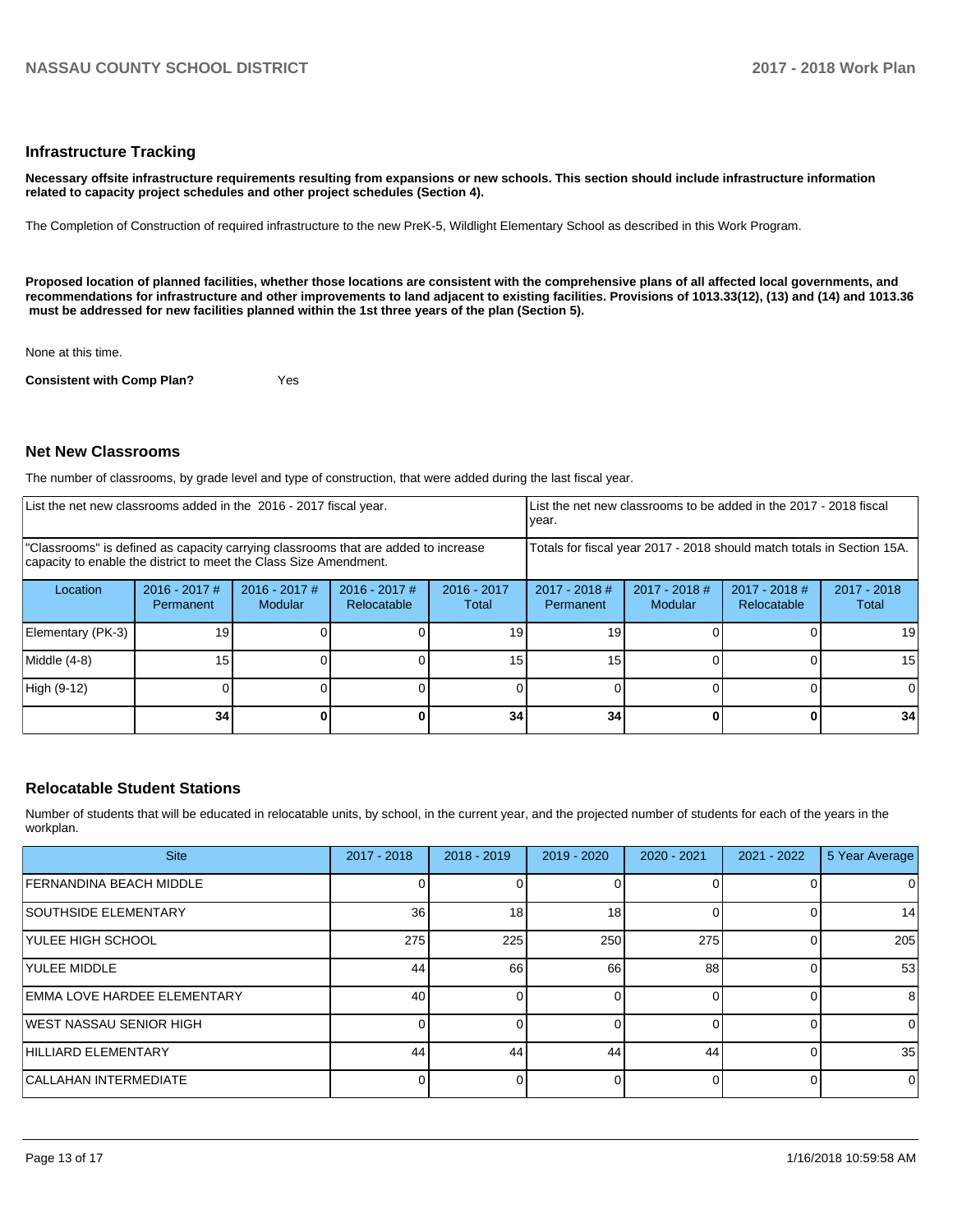| <b>YULEE PRIMARY</b>                | 180 | 126 | 136 | 136 | 116 |
|-------------------------------------|-----|-----|-----|-----|-----|
| <b>FERNANDINA BEACH SENIOR HIGH</b> |     |     |     |     | ΟI  |
| <b>YULEE ELEMENTARY</b>             | 200 | 74  | 74  | 74  | 84  |
| <b>YULEE SED UNIT</b>               |     |     |     |     | 0   |
| <b>CALLAHAN ELEMENTARY</b>          |     |     |     |     | 0   |
| CALLAHAN MIDDLE                     |     |     |     |     | 0   |
| HILLIARD MIDDLE/SENIOR HIGH         |     |     |     |     | 0   |
| <b>BRYCEVILLE ELEMENTARY</b>        |     |     |     |     | 01  |
| <b>Wildlight Elementary</b>         |     |     |     |     | 01  |

| Totals for NASSAU COUNTY SCHOOL DISTRICT          |            |        |        |        |        |        |
|---------------------------------------------------|------------|--------|--------|--------|--------|--------|
| Total students in relocatables by year.           | 819        | 553    | 588    | 617    |        | 515    |
| Total number of COFTE students projected by year. | 11.503     | 11,652 | 11.769 | 11.946 | 12.157 | 11,805 |
| Percent in relocatables by year.                  | <b>7</b> % | 5 %    | 5 %    | 5 % l  | 0 % I  | 4 %    |

## **Leased Facilities Tracking**

Exising leased facilities and plans for the acquisition of leased facilities, including the number of classrooms and student stations, as reported in the educational plant survey, that are planned in that location at the end of the five year workplan.

| Location                            | # of Leased<br>Classrooms 2017 -<br>2018 | <b>FISH Student</b><br><b>Stations</b> | Owner             | # of Leased<br>Classrooms 2021 -<br>2022 | <b>FISH Student</b><br><b>Stations</b> |
|-------------------------------------|------------------------------------------|----------------------------------------|-------------------|------------------------------------------|----------------------------------------|
| <b>FERNANDINA BEACH MIDDLE</b>      | $\Omega$                                 | 0                                      |                   | $\Omega$                                 | 0                                      |
| <b>YULEE ELEMENTARY</b>             | 10                                       |                                        | 200 VESTA Modular | $\Omega$                                 | o                                      |
| <b>YULEE SED UNIT</b>               | 0                                        | $\left($                               |                   | 0                                        | 0                                      |
| CALLAHAN ELEMENTARY                 | 0                                        | 0                                      |                   | 0                                        | 0                                      |
| <b>CALLAHAN MIDDLE</b>              | $\Omega$                                 | 0                                      |                   | $\Omega$                                 | 0                                      |
| HILLIARD MIDDLE/SENIOR HIGH         | $\Omega$                                 | O                                      |                   | $\Omega$                                 | $\Omega$                               |
| <b>BRYCEVILLE ELEMENTARY</b>        | $\Omega$                                 | O                                      |                   | $\Omega$                                 | $\Omega$                               |
| WEST NASSAU SENIOR HIGH             | $\Omega$                                 | 0                                      |                   | $\Omega$                                 | $\Omega$                               |
| HILLIARD ELEMENTARY                 | $\Omega$                                 | $\Omega$                               |                   | $\Omega$                                 | $\Omega$                               |
| CALLAHAN INTERMEDIATE               | $\Omega$                                 | ∩                                      |                   | 0                                        | <sup>0</sup>                           |
| <b>YULEE PRIMARY</b>                | 10                                       |                                        | 180 VESTA Modular | 0                                        | 0                                      |
| <b>FERNANDINA BEACH SENIOR HIGH</b> | 0                                        | n                                      |                   | $\mathbf 0$                              | 0                                      |
| <b>YULEE MIDDLE</b>                 | $\overline{2}$                           |                                        | 44 VESTA Modular  | 0                                        | 0                                      |
| YULEE HIGH SCHOOL                   | 11                                       |                                        | 275 VESTA Modular | 0                                        | $\Omega$                               |
| EMMA LOVE HARDEE ELEMENTARY         | 2                                        |                                        | 40 VESTA Modular  | $\overline{0}$                           | $\Omega$                               |
| <b>SOUTHSIDE ELEMENTARY</b>         | $\overline{2}$                           |                                        | 36 VESTA Modular  | $\overline{0}$                           | 0                                      |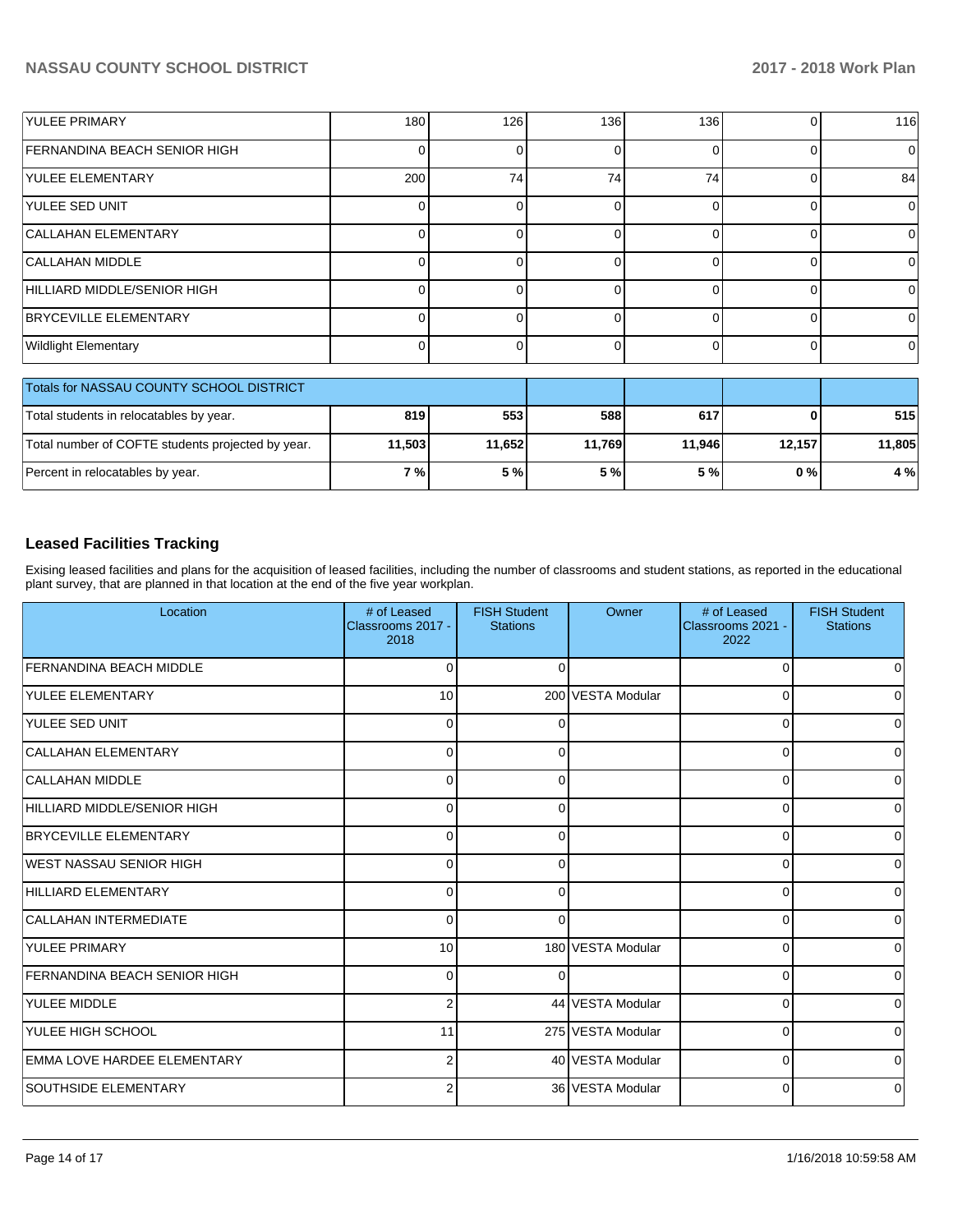| <b>Wildlight Elementary</b><br>. |        |     |  |  |
|----------------------------------|--------|-----|--|--|
|                                  | $\sim$ | 775 |  |  |

### **Failed Standard Relocatable Tracking**

Relocatable units currently reported by school, from FISH, and the number of relocatable units identified as 'Failed Standards'.

Nothing reported for this section.

# **Planning**

#### **Class Size Reduction Planning**

**Plans approved by the school board that reduce the need for permanent student stations such as acceptable school capacity levels, redistricting, busing, year-round schools, charter schools, magnet schools, public-private partnerships, multitrack scheduling, grade level organization, block scheduling, or other alternatives.**

The District has to date already implemented redistricting and block scheduling in certain areas of heavy growth.

#### **School Closure Planning**

**Plans for the closure of any school, including plans for disposition of the facility or usage of facility space, and anticipated revenues.** 

None.

# **Long Range Planning**

#### **Ten-Year Maintenance**

District projects and locations regarding the projected need for major renovation, repair, and maintenance projects within the district in years 6-10 beyond the projects plans detailed in the five years covered by the work plan.

Nothing reported for this section.

#### **Ten-Year Capacity**

Schedule of capital outlay projects projected to ensure the availability of satisfactory student stations for the projected student enrollment in K-12 programs for the future 5 years beyond the 5-year district facilities work program.

Nothing reported for this section.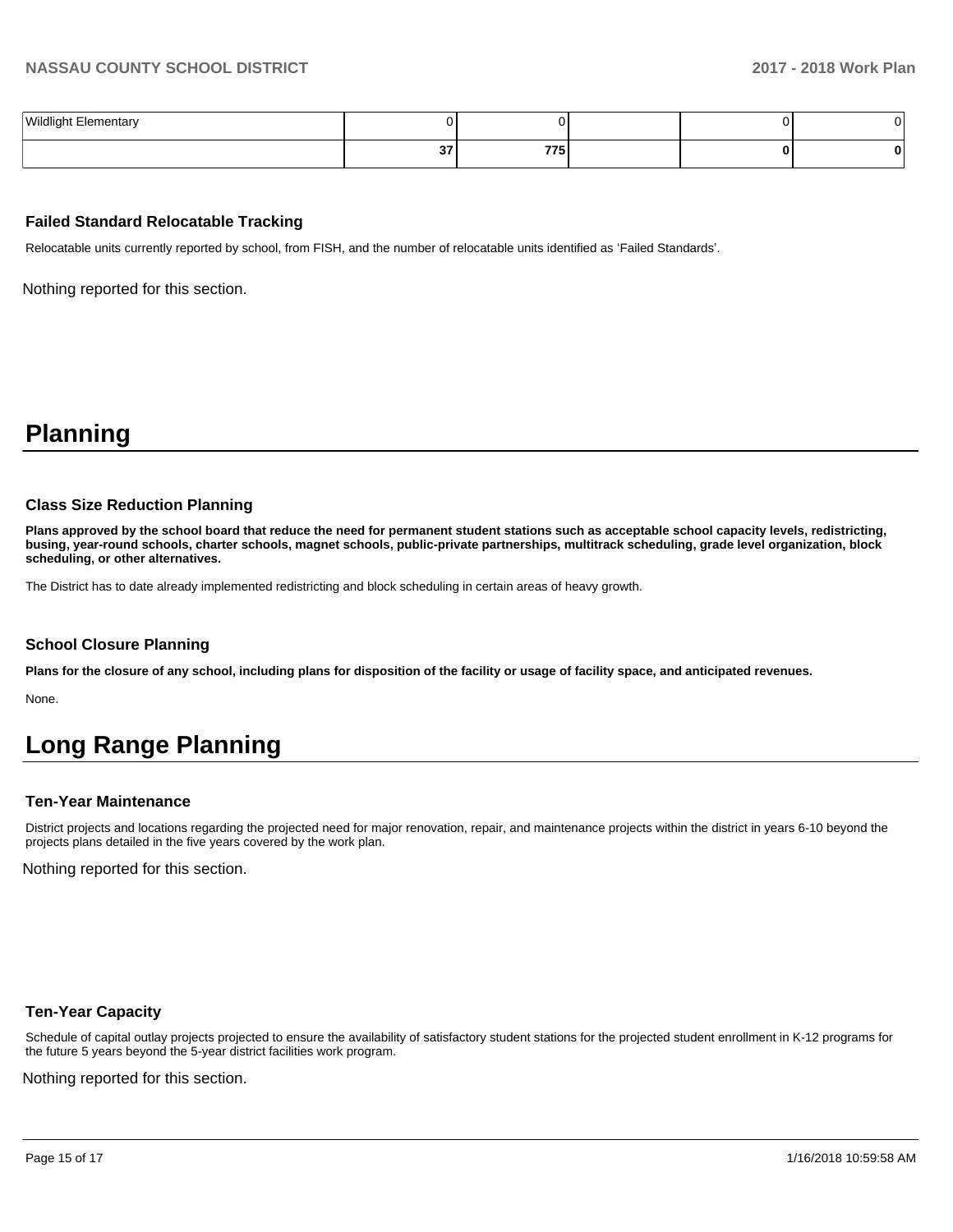### **Ten-Year Planned Utilization**

Schedule of planned capital outlay projects identifying the standard grade groupings, capacities, and planned utilization rates of future educational facilities of the district for both permanent and relocatable facilities.

| <b>Grade Level Projections</b>         | <b>FISH</b><br>Student<br><b>Stations</b> | Actual 2016 -<br><b>2017 FISH</b><br>Capacity | Actual<br>$2016 -$<br>2017<br><b>COFTE</b> | Actual 2016 - 2017<br>Utilization | Actual 2017 - 2018 / 2026 - 2027 new<br>Student Capacity to be added/removed | Projected 2026 -<br><b>2027 COFTE</b> | Projected 2026 -<br>2027 Utilization |
|----------------------------------------|-------------------------------------------|-----------------------------------------------|--------------------------------------------|-----------------------------------|------------------------------------------------------------------------------|---------------------------------------|--------------------------------------|
| Elementary - District<br><b>Totals</b> | 5,893                                     | 5,893                                         | 5,144.42                                   | 87.29 %                           | 2,500                                                                        | 5,266                                 | 62.74 %                              |
| Middle - District Totals               | 3.810                                     | 3,427                                         | 2.995.06                                   | 87.39 %                           | 2.000                                                                        | 2.642                                 | 48.68%                               |
| High - District Totals                 | 4.076                                     | 3.744                                         | 3.125.27                                   | 83.47 %                           | 1.300                                                                        | 3.266                                 | 64.75 %                              |
| Other - ESE, etc                       | 786                                       | 57                                            | 87.37                                      | 152.63%                           | 100                                                                          | 180                                   | 114.65 %                             |
|                                        | 14,565                                    | 13,121                                        | 11.352.12                                  | 86.52 %                           | 5,900                                                                        | 11,354                                | 59.69%                               |

**Combination schools are included with the middle schools for student stations, capacity, COFTE and utilization purposes because these facilities all have a 90% utilization factor. Use this space to explain or define the grade groupings for combination schools.** 

No comments to report.

#### **Ten-Year Infrastructure Planning**

**Proposed Location of Planned New, Remodeled, or New Additions to Facilities in 06 thru 10 out years (Section 28).**

See item 21 above.

Plans for closure of any school, including plans for disposition of the facility or usage of facility space, and anticipated revenues in the 06 thru 10 out **years (Section 29).**

None at this time.

### **Twenty-Year Maintenance**

District projects and locations regarding the projected need for major renovation, repair, and maintenance projects within the district in years 11-20 beyond the projects plans detailed in the five years covered by the work plan.

Nothing reported for this section.